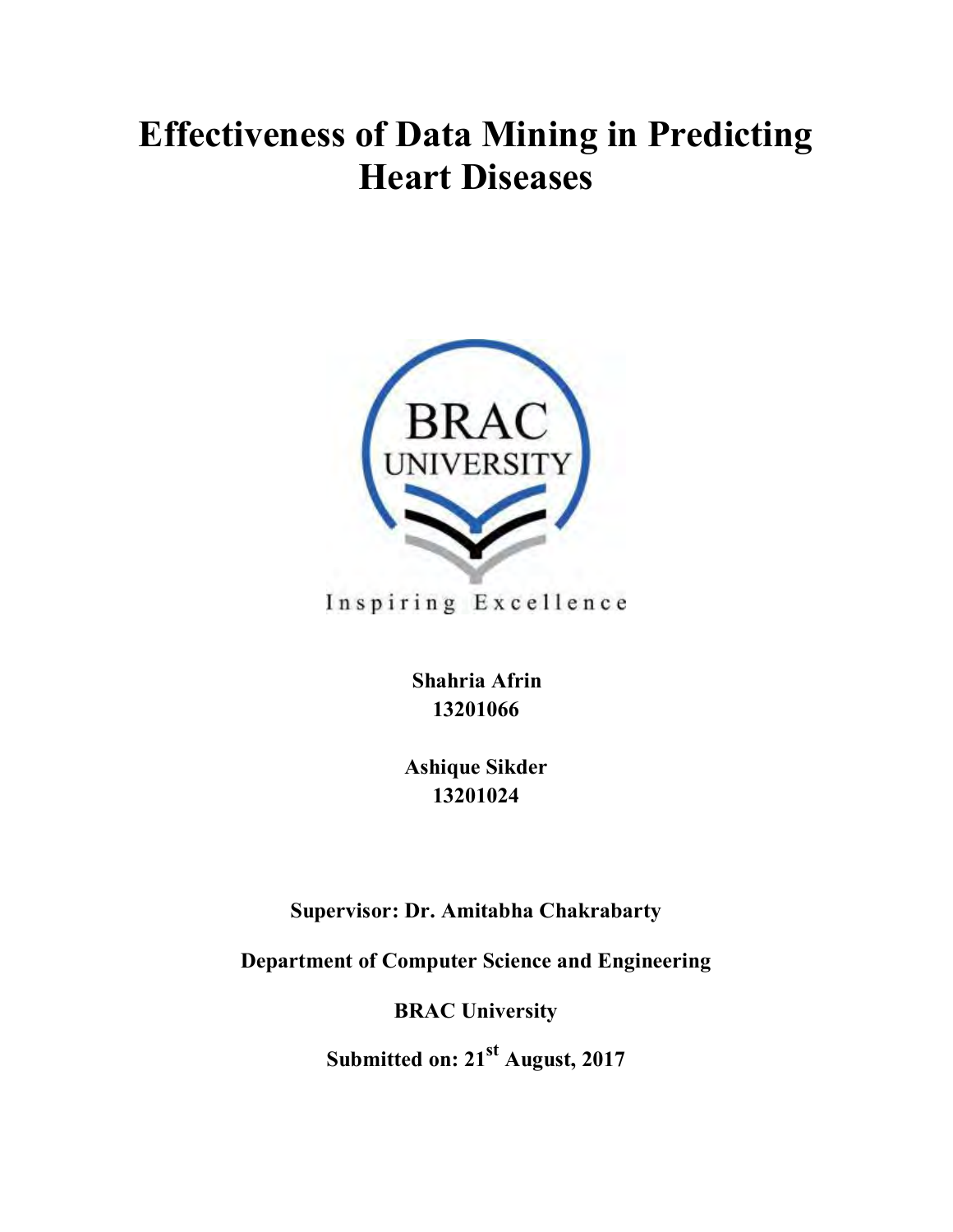## **DECLARATION**

This is a submission to the Department of Computer Science and Engineering for the purpose of obtaining a Bachelor's degree Bachelor of Science in Computer Science Engineering. We, hereby declare that the results of this research are solely dependent on our research. Credits for any resources used are provided in the research section. This paper was not used for any other academic or non-academic purpose and was not submitted for any other degree.

| <b>Signature of Supervisor:</b>    | <b>Signature of Authors:</b> |  |
|------------------------------------|------------------------------|--|
|                                    | 1.                           |  |
| Dr. Amitabha Chakrabarty           | Shahria Afrin                |  |
| <b>Assistant Professor</b>         | 2.                           |  |
| Department of Computer Science and | Ashique Sikder               |  |
| Engineering                        |                              |  |
| <b>BRAC University</b>             |                              |  |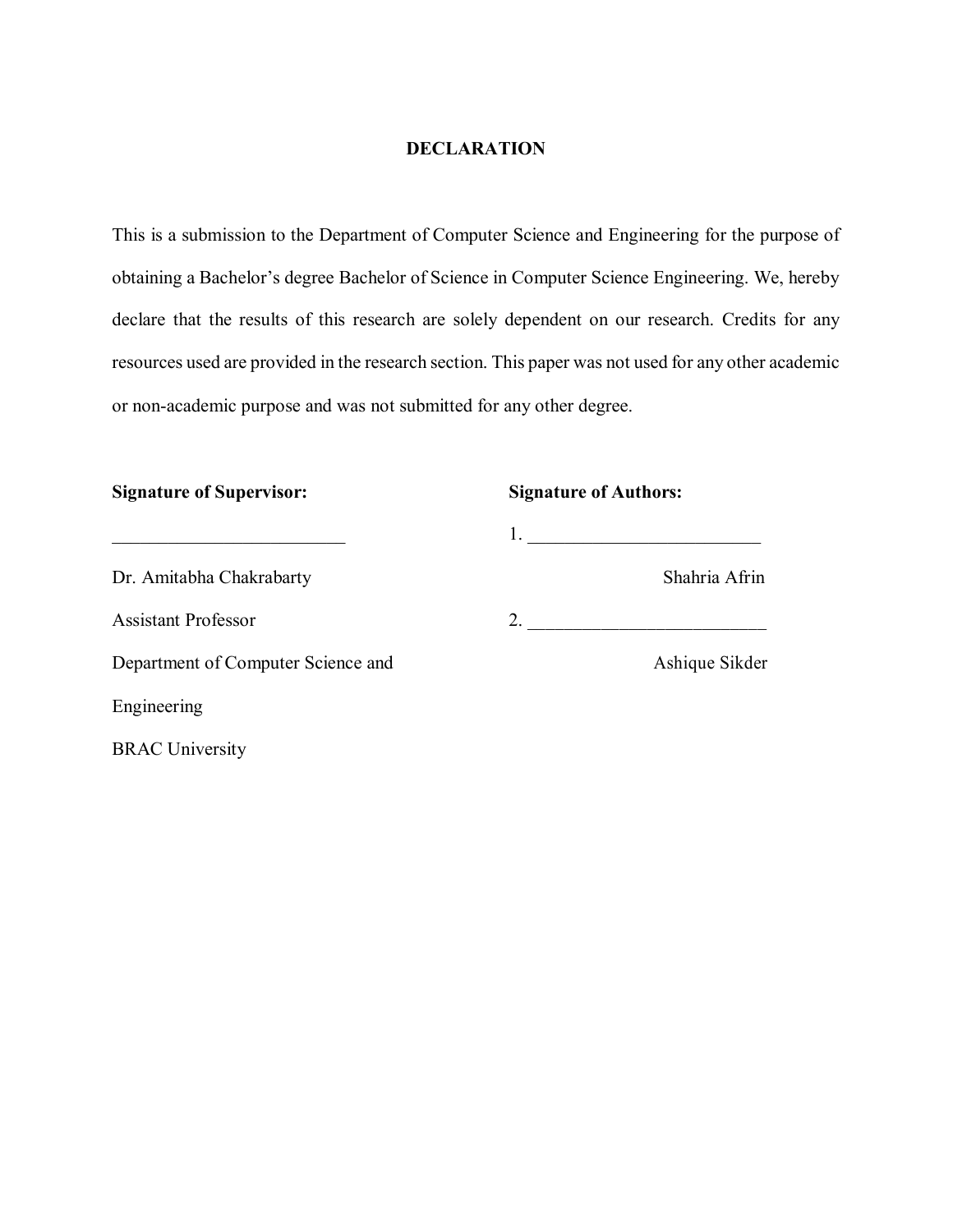#### **ABSTRACT**

Heart Diseases affect a large population in today's world, where the lifestyle is moved from active to comfort-oriented. We live in era of fast foods. Which build up cholesterol, diabetes and many more factors which in turn affects the heart in some way or the other. According to the World Health Organization Cardiovascular Diseases (CVD) or Heart Diseases cause more death than any other diseases globally [1]. The amount of data in medical sectors is quite large and computerized as well. They are not utilized or put to any use. This data if studied and analyzed could be put to good use like prediction of diseases or even prevent them. Diseases such as cancer can be detected and the stage can also be predicted by training dataset with pictures of cancer cells. Similarly, heart disease can be predicted based on aspects like cholesterol, diabetes, heart rate etc. The prediction of heart diseases is a challenge and very risky. We observed that in some cases solutions of problems does not rely on a single method. It varies from situation to situation. It is also a challenge as most of the data are sparse or missing as they were not stored in the motive of analyzing. We therefore set out goal to finding which method would be best for predicting the diseases using data of four different hospitals from four different places. This is a comparative study on the efficiency of different data mining techniques such as DT, K-Nearest Neighbor and Support Vector Machine in predicting heart diseases. The Data Mining techniques are analyzed and the accuracy of prediction is noted for each method used. The result showed that heart diseases can be predicted with accuracy of above 90%.

#### Index Terms:

DT- Decision Tree, kNN- K-Nearest Neighbor, SVM- Support Vector Machine , Cardiovascular Diseases, Comparative Analysis, Cross validation error, dataset.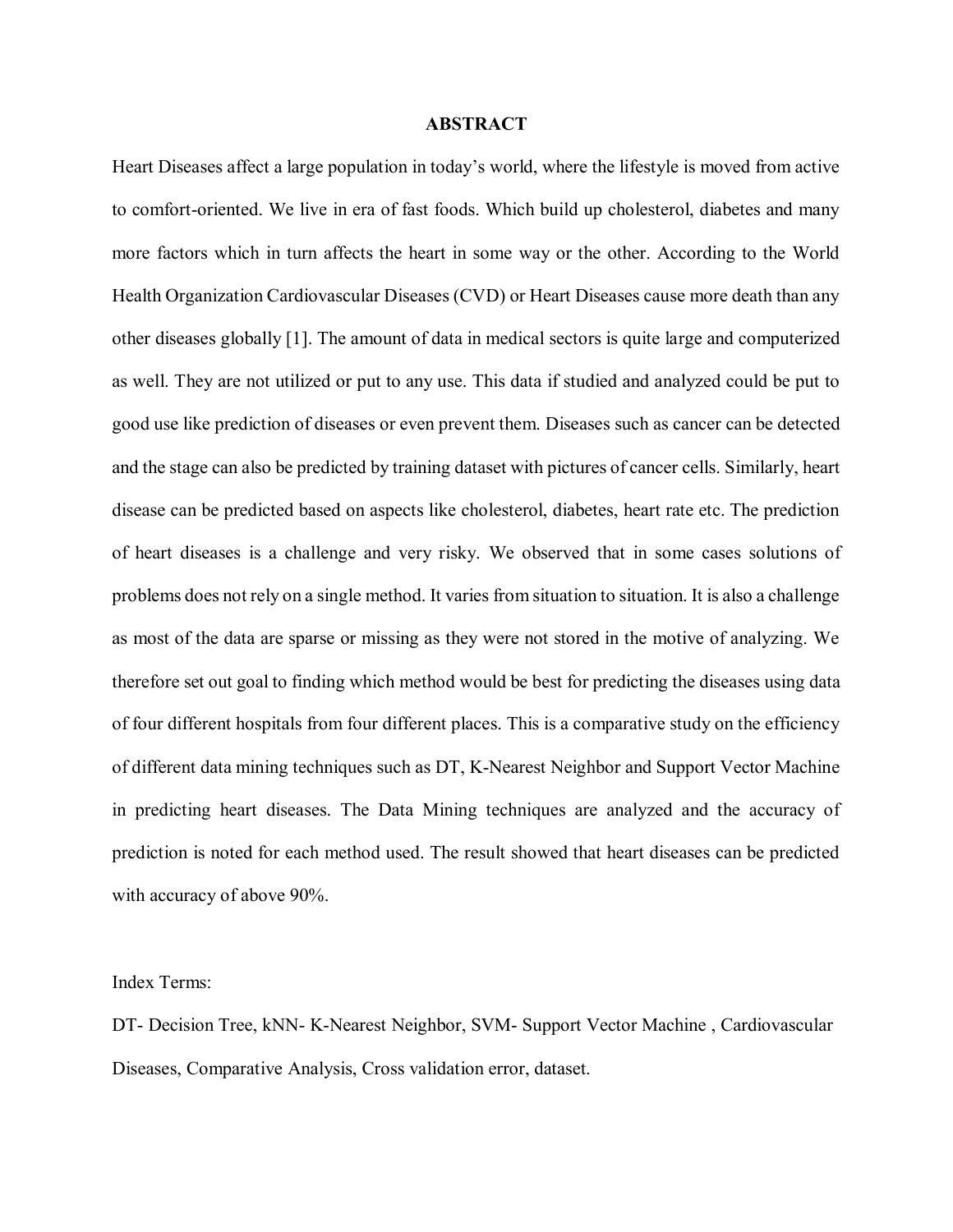#### **Acknowledgement**

We are grateful to our supervisor Dr. Amitabha Chakrabarty, Assistant Professor of the School of Computer Science and Engineering of BRAC University for his immense support and guidance without which this thesis was not possible. We also thankful to Md. Saiful Islam, Lecturer of the School of Computer Science and Engineering of BRAC University for sharing his experience and providing us with ideas on our topic. We also express our gratitude to Dr. Sheikh Golam Raihan, Emergency Medical Officer of Ibn Sina Specialized Hospital who helped us clear our concept about cardiovascular diseases and encouraged us to work with it. And also to our parents and friends for their help and support. Lastly, we are thankful to all the faculty members of BRAC University who have inspired and motivated us throughout the entire undergraduate program.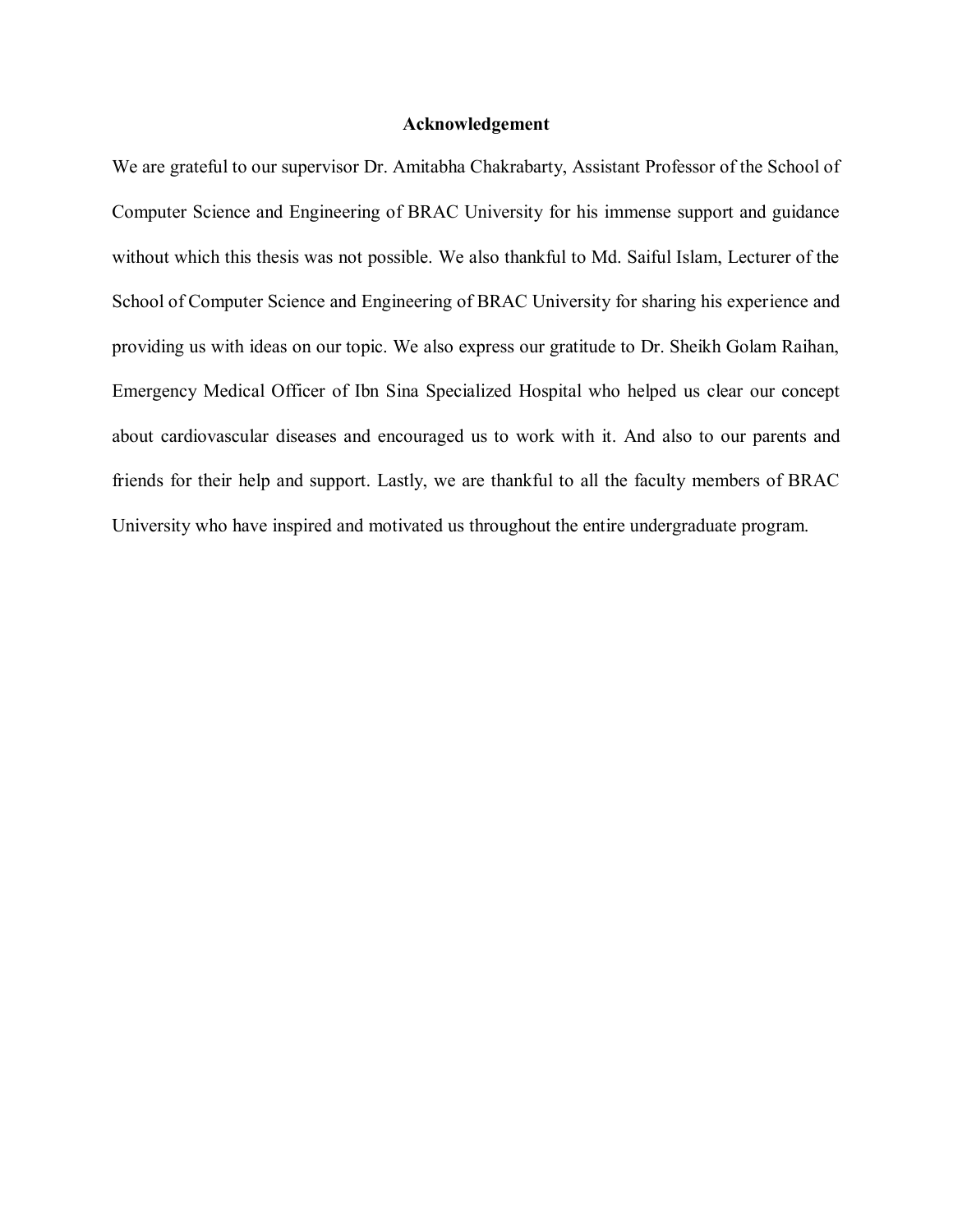## **Contents**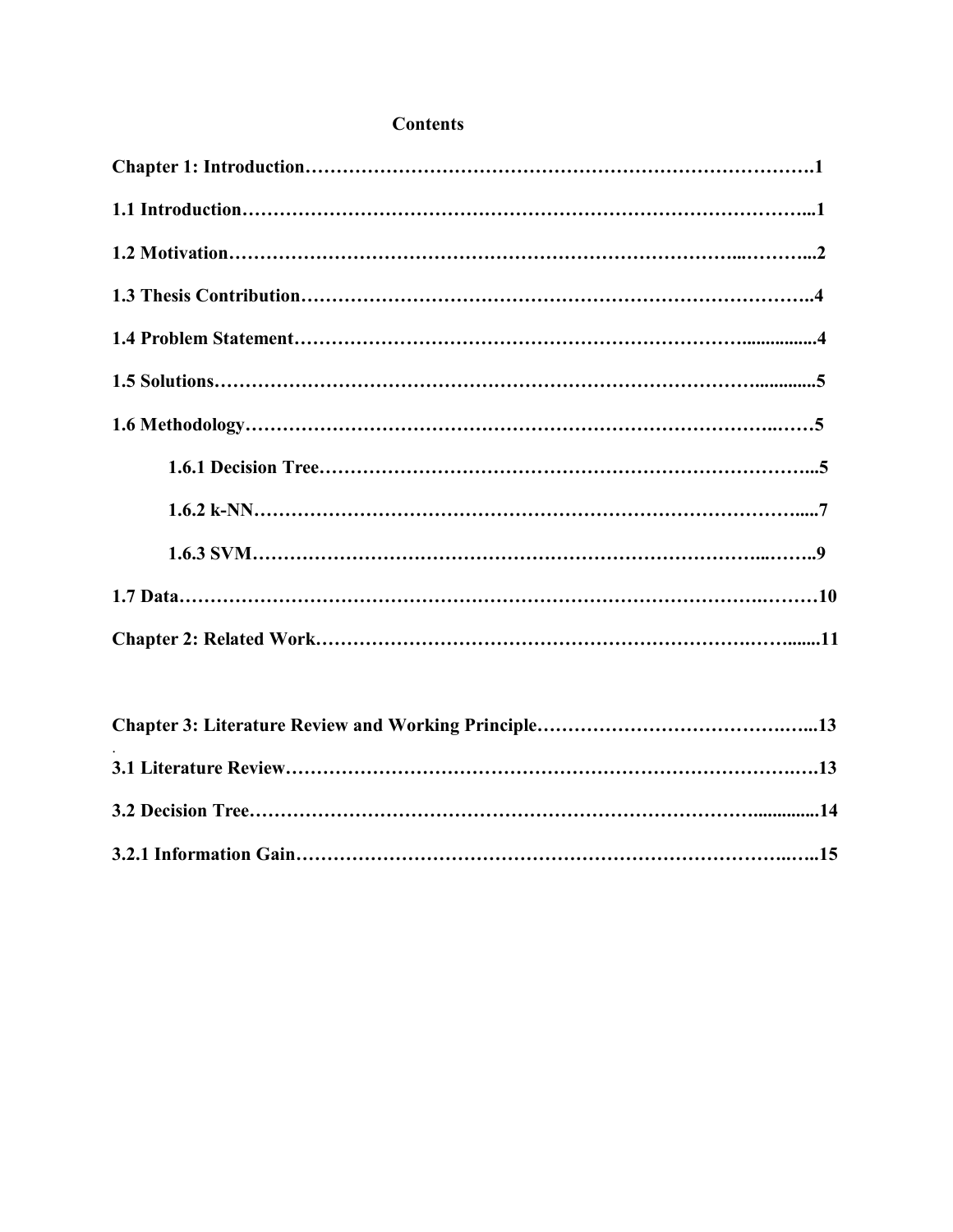|--|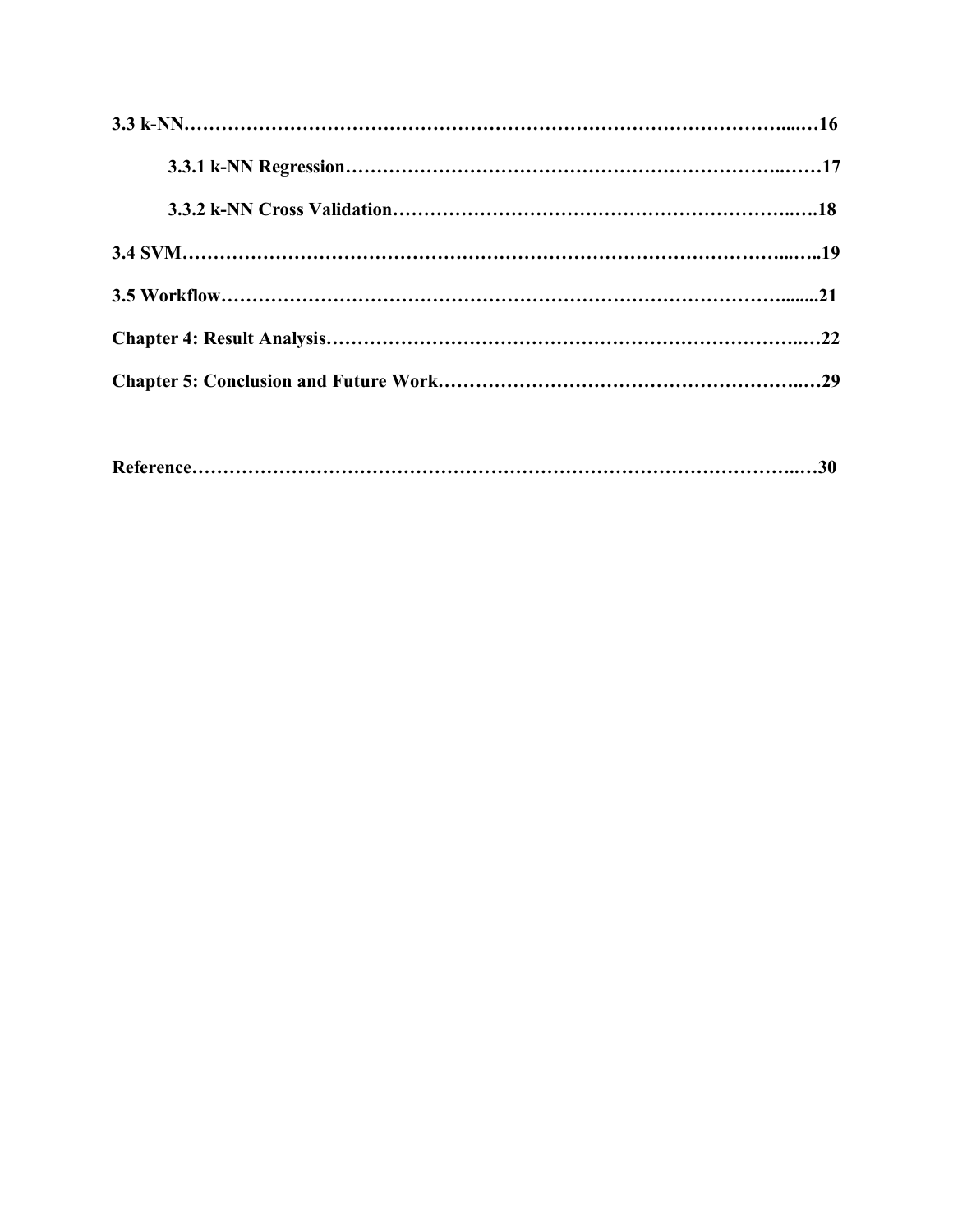## **List of Figures**

| Histogram of cross validation Error of Decision Tree, KNN and SVM27 |  |
|---------------------------------------------------------------------|--|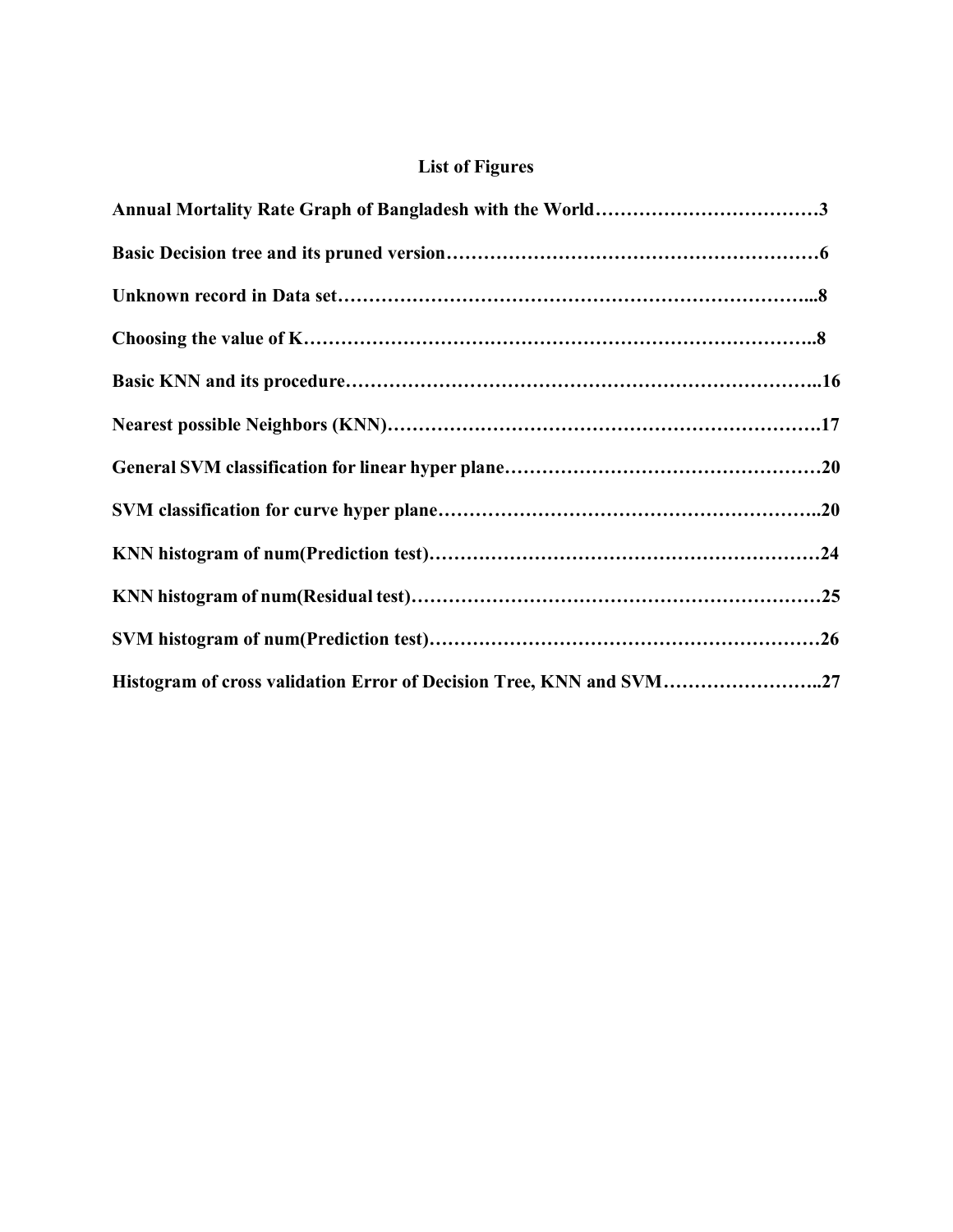## **List of Tables**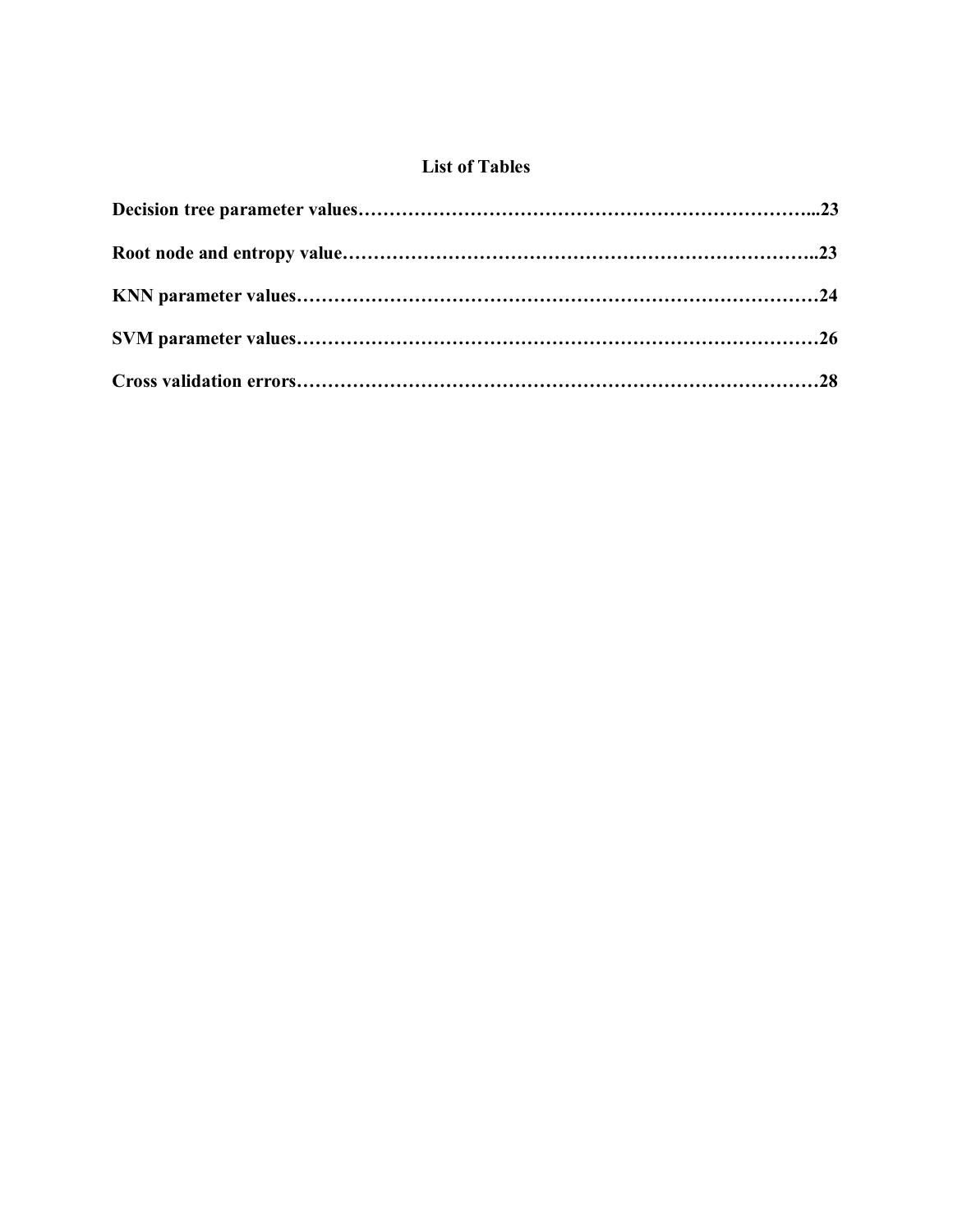#### **Chapter 1**

This chapter highlights the prediction of heart diseases and the different factors responsible for it. It briefly describes the different data mining techniques we used for comparison.

#### **1.1 Introduction**

Data mining is the extraction of new information by examining large amount of data which is previously unknown and important. It can be used to take certain decisions, estimate and predict using different algorithms. In a world like today's most of the data in medical sector is computerized but not utilized. It is stacked up in a database like old handwritten records and put to no use. This data can be harnessed to predict diseases such as Cancer, Cardiovascular Diseases and many more. Data mining techniques are used to predict different stages of cancer by using the different cancer cell photos for each stage. Similarly, heart disease can be predicted using different factors which includes family history, cholesterol, diabetes, exercise etc. According to the World Health Organization an estimation of 31% of global deaths are caused by Heart Diseases [1]. Over three quarters of which take place in low- and middle-income countries. Heart disease kills one in every 32 seconds in the United States of America [2]. The prediction of heart diseases is a very delicate factor and risky as well. If done properly it can be used by the medical administrative. This research is done to check the efficiency of certain data mining techniques on some chosen attributes as described later. It shows the effectiveness of DT, SVM and K- Nearest Neighbors. It was noticed that a technique does not always work for a given scenario. It differs due to the selected attributes of the data or even size. We observed some of the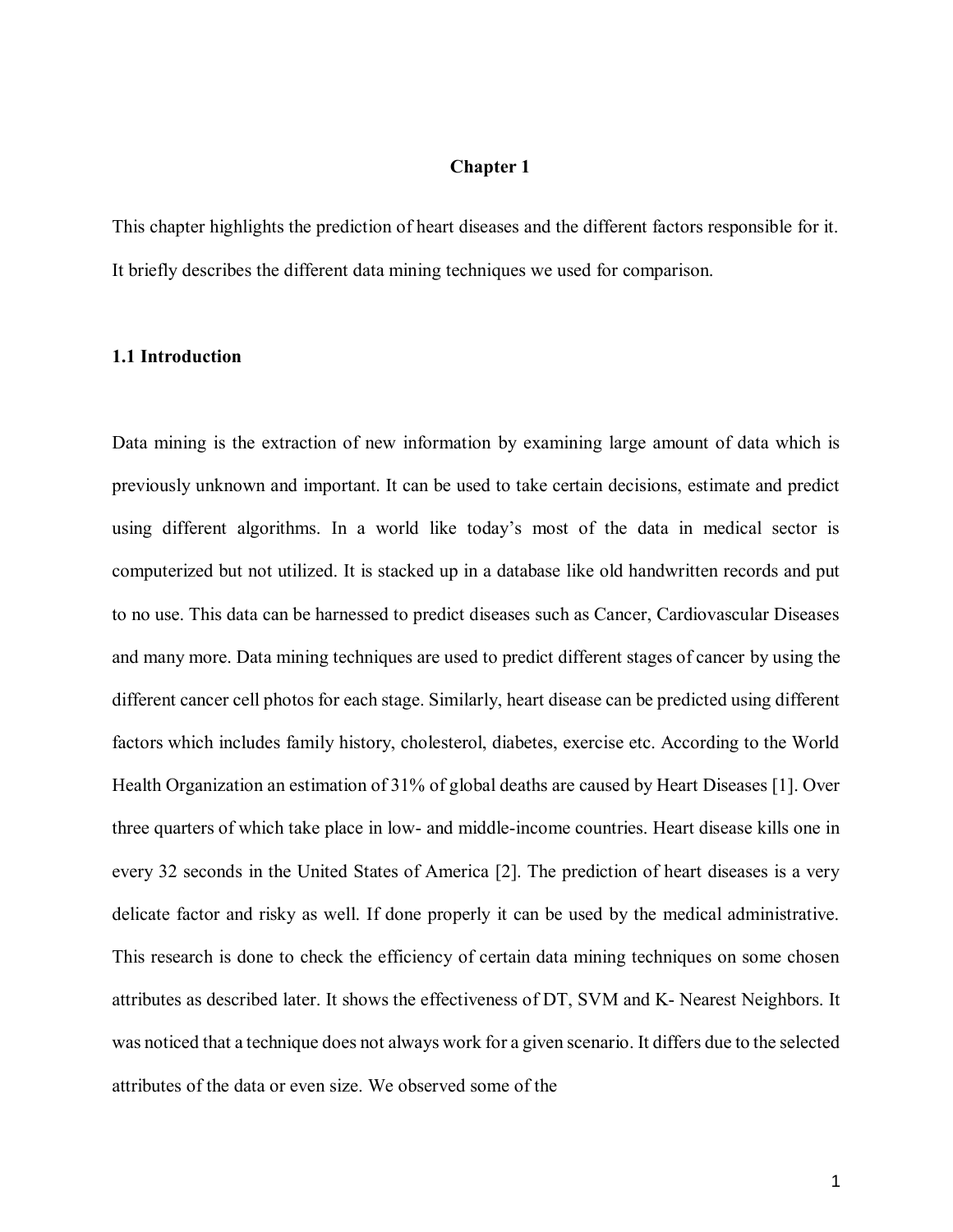techniques that works very efficiently with a scenario. The efficiency of each algorithm researched on the data is shown in the later sections.

The techniques used for comparison are Decision Tree, k- Nearest Neighbor and Support Vector Machine.

#### **1.2 Motivation**

The rate of heart diseases is increasing at an exponential rate. The busy lifestyle of people in this era with all the fast food in the lunch break and getting back to sitting and working has pushed as over the edge. Along with this people today have a lack of exercise and are less active. For most of them recreation is just another movie in bed or anything technology based. Physical activities have reduced drastically. These factors boosted the rate of heart diseases to an unfortunately high percentage. In a developing country like ours the rate of heart diseases has the same effect. The annual mortality rate per 100,000 people from cardiovascular diseases in Bangladesh has increased by 128.9% since 1990, an average of 5.6% a year [3].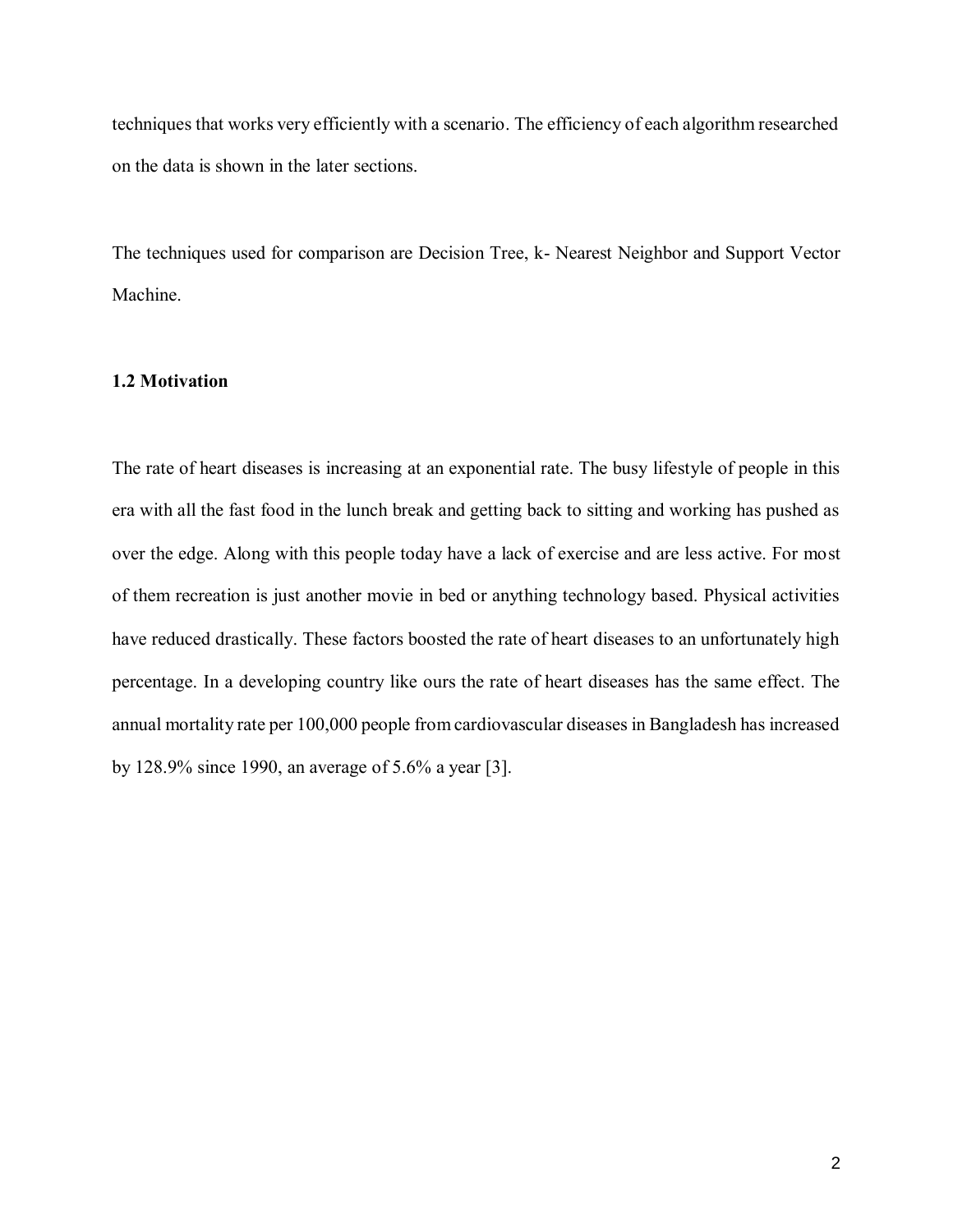

Figure 1.2: Annual Mortality Rate Graph of Bangladesh with the World. [3]

Prediction of heart diseases is a difficult and risky task. Since it is directly dependent on people's' health, accuracy is a major factor. If not predicted accurately it can be disastrous. This research therefore focuses on the comparison of different data mining techniques to predict it. It shows the comparative analysis of the different methods. Cross validation error is used to compare the techniques. We choose Decision Tree, k- Nearest Neighbor and Support Vector Machine as they

are the most widely used techniques in determining diseases.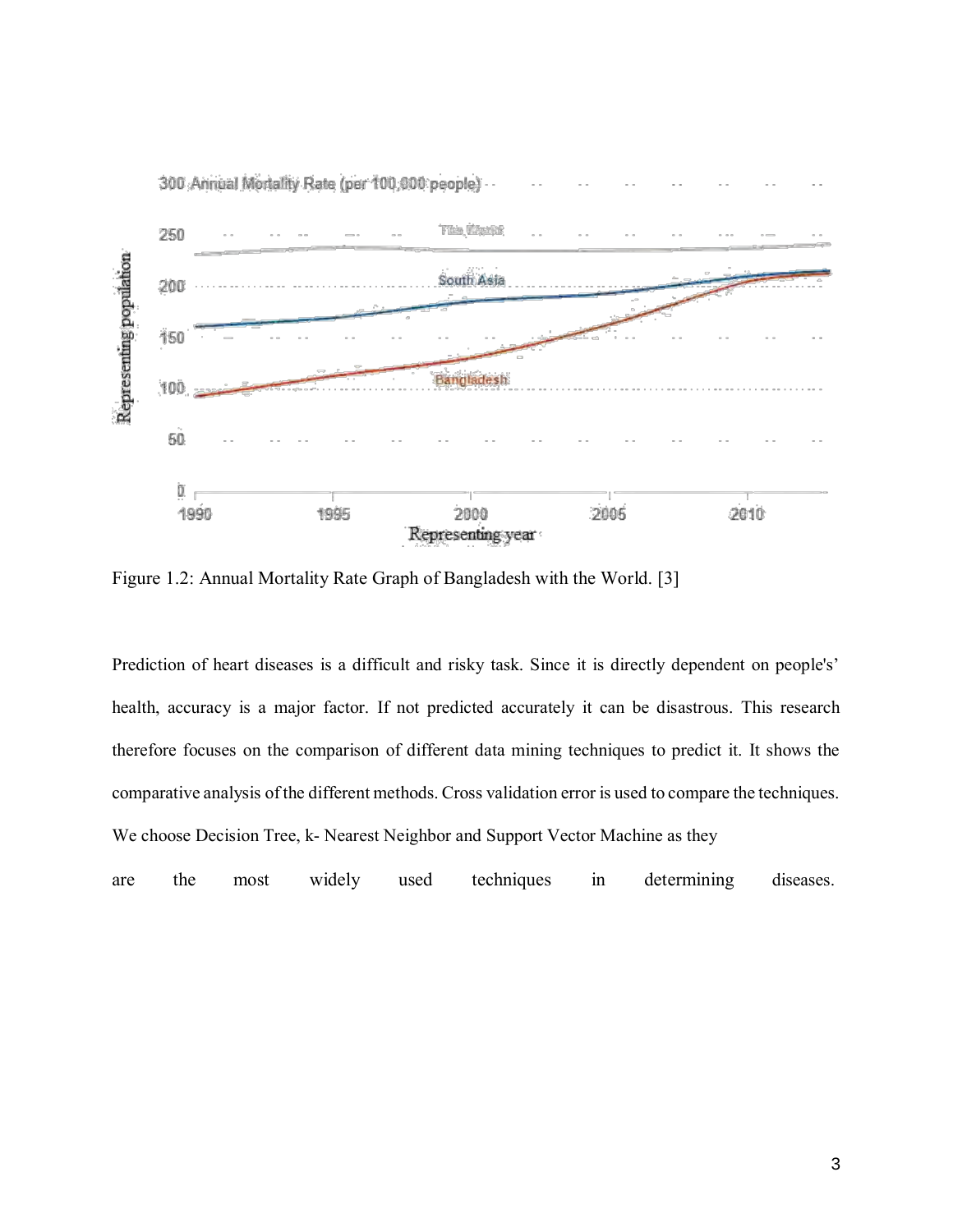#### **1.3 Thesis Contribution**

The objective of this thesis was to prepare a comparative analysis on which data mining techniques have better accuracy in predicting Cardiovascular Diseases. The comparative analysis can be used by other researchers or by other software developers who are willing to work on developing software on heart diseases. This thesis gives an insight of the accuracy of Decision Tree, K- Nearest Neighbor and Support Vector Machine on the sparse data of Cardiovascular Disease.

#### **1.4 Problem statement**

The data in most of the hospitals are confidential in Bangladesh. We tried to collect data for research purposes but were denied. The data allowed to collect mostly contained name, age and sex which are not enough for prediction. Heart diseases depends on a lot of variables like hypertension, diabetes, exercise schedules, chest pain etc. Collection of these data was against the hospital rules. We therefore had to analyze the data from a dataset repository which had dataset from four different hospitals from four different states. This increases the diversity in the data. Although the data was finally collected, it has a lot of missing data. The data was filled by using median method. The data set was also sparse which made prediction difficult if the scale factor was set to get a refine and more accurate prediction.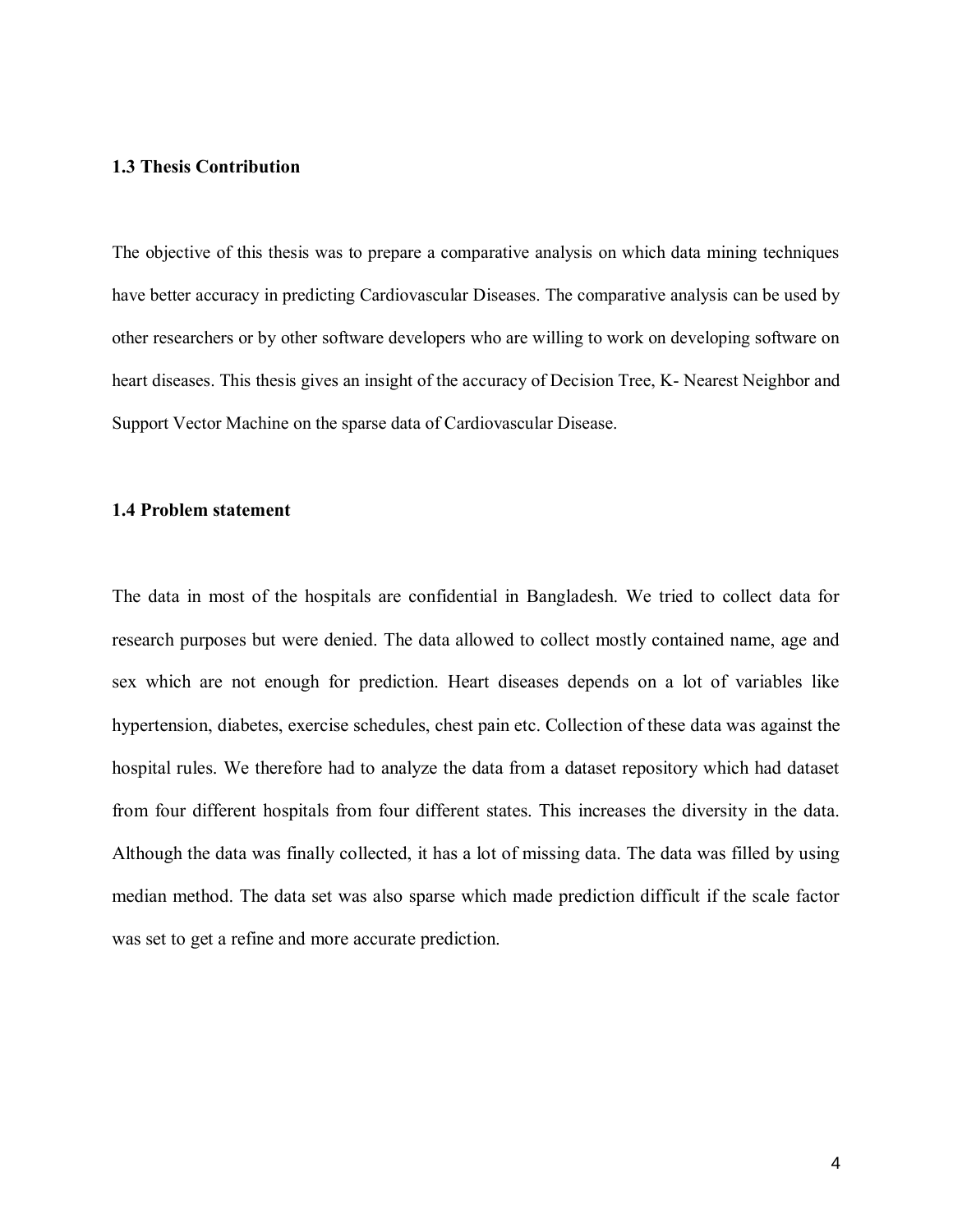## **1.5 Solutions**

For the data, we chose to take it from the UCI Machine Learning Data Set as we could not collect t from the hospitals of Bangladesh.

To avoid over fitting the scale factors of Support vector Machine is reduced and the k for k- Nearest Neighbor is increased. The missing data problem was solved by median method.

#### **1.6 Methodology**

There are many algorithms that can be used to study data. The few we are using are as follows:

#### **1.6.1 Decision Tree**

DT are commonly used in operations research and operations management. In decision analysis, a DT and the closely related influence diagram are used as a visual and analytical decision support tool, where the expected values (or expected utility) of competing alternatives are calculated. Another use of DTs is as a descriptive means for calculating conditional probabilities. The DT can be linearized into decision rules where the outcome is the contents of the leaf node, and the conditions along the path form a conjunction in the if clause.

Classification is an unsupervised learning used to predict the class of objects whose class label is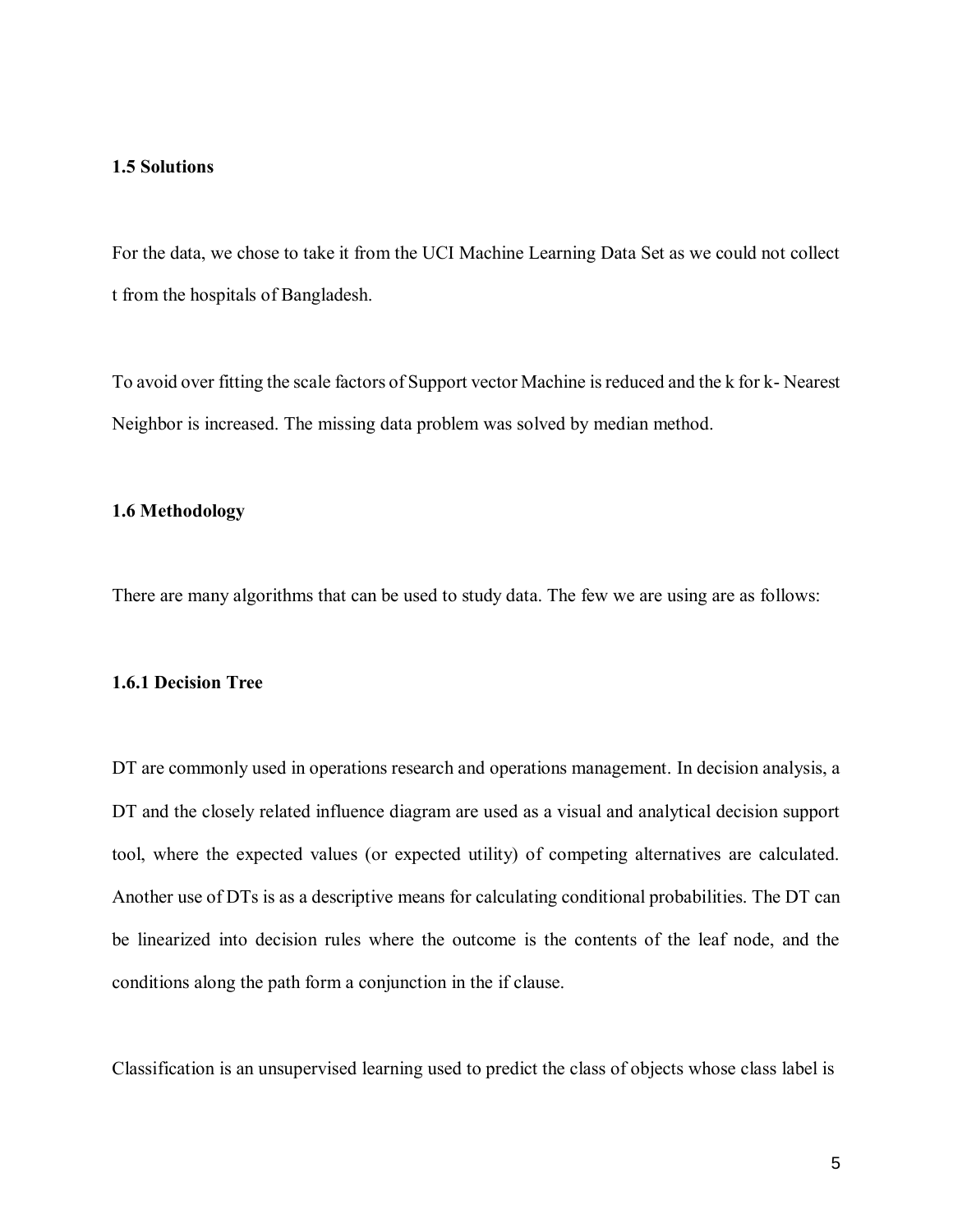unknown. It is used for creating classification rules by means of decision trees from a given data set. Decision tree is used as a prognostic model. C4.5, C5.0, CART, ID3 are methods for building decision trees. It is an extension of the basic ID3 algorithm [4].

It is simply understandable and interpretable. Even the non-technical people are able to understand DT models after a brief explanation.



Figure 1.6.1: Basic Decision tree and its pruned version [5].

Moreover, these value even with little hard data. Furthermore, important insights can be generated based on experts describing a situation and their preferences for outcomes. It also allows the addition of new possible scenarios. Similarly, it helps to decide most exceedingly terrible, best and expected qualities for various situations.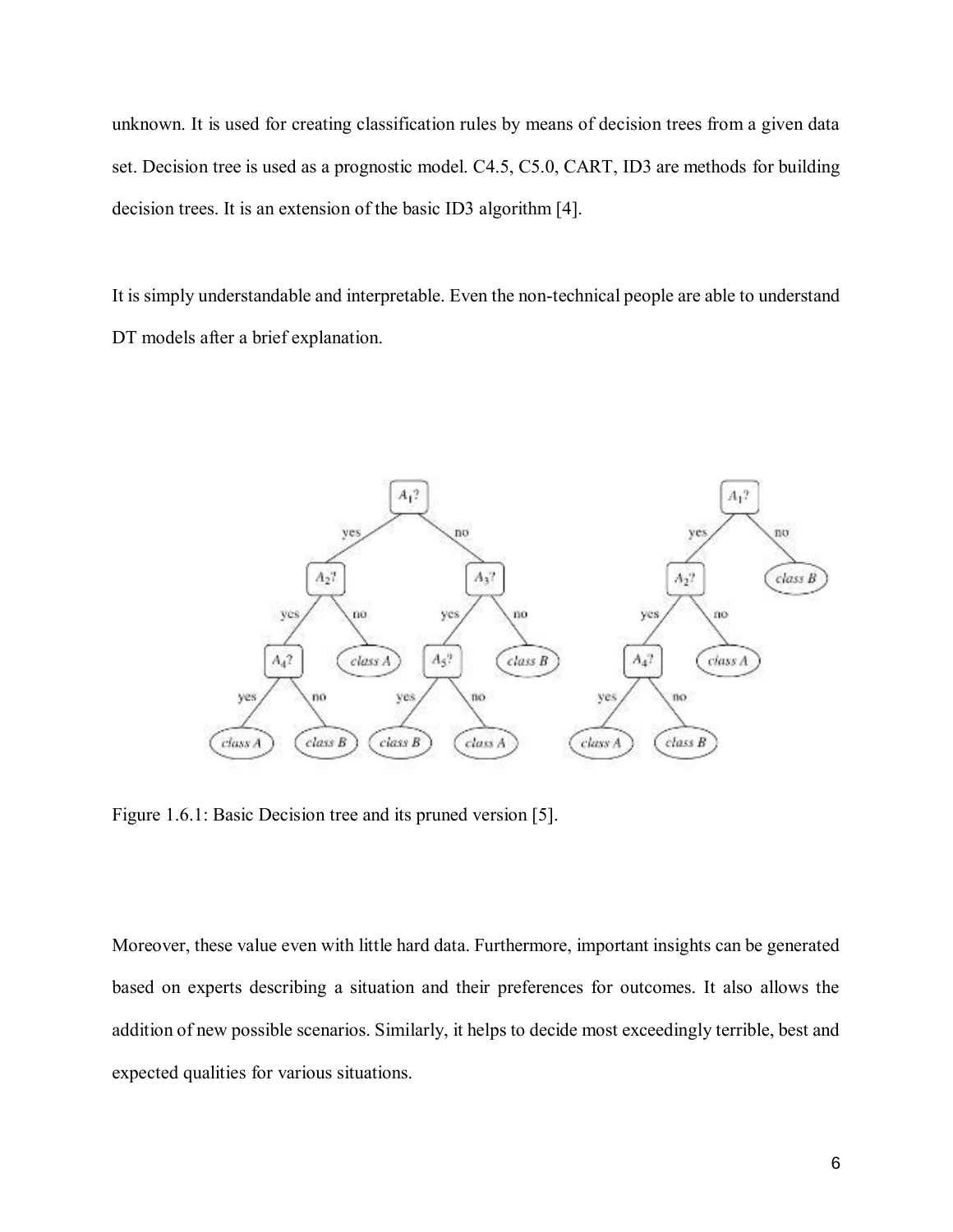## **1.6.2. K-Nearest Neighbor**

KNN characterization is a standout amongst the most basic and straightforward arrangement strategies and ought to be one of the main decisions for an order study when there is almost no earlier learning about the dissemination of the information. KNN order was produced from the need to perform discriminated examination when dependable parametric assessments of likelihood densities are obscure or hard to decide. K-Nearest Neighbor is a also known as lazy learning classifier. [6]

Classification typically involves partitioning samples into training and testing categories.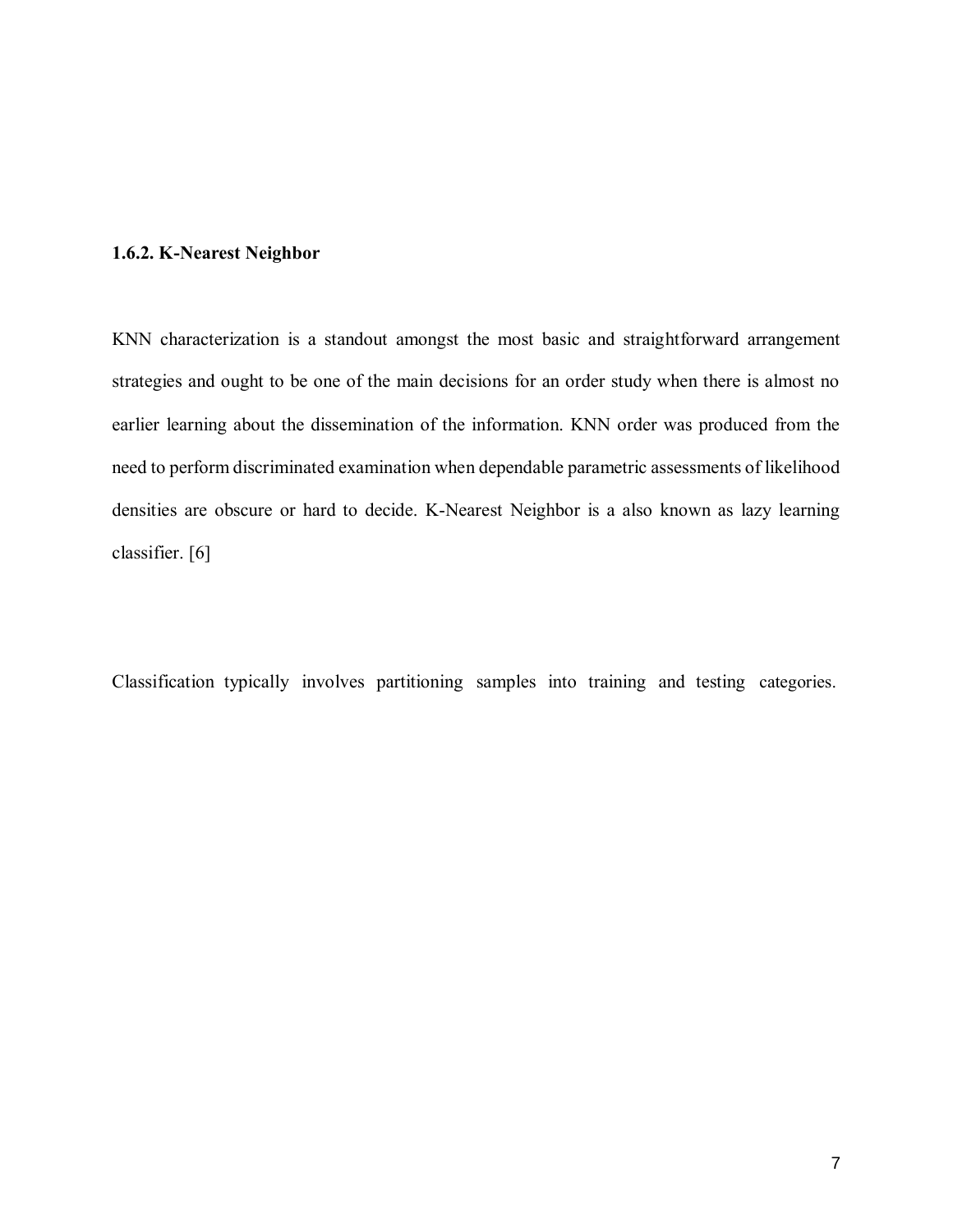

Figure 1.6.2(a): Unknown record in a Data set [6].



Figure 1.6.2(b): Choosing the value of K [6].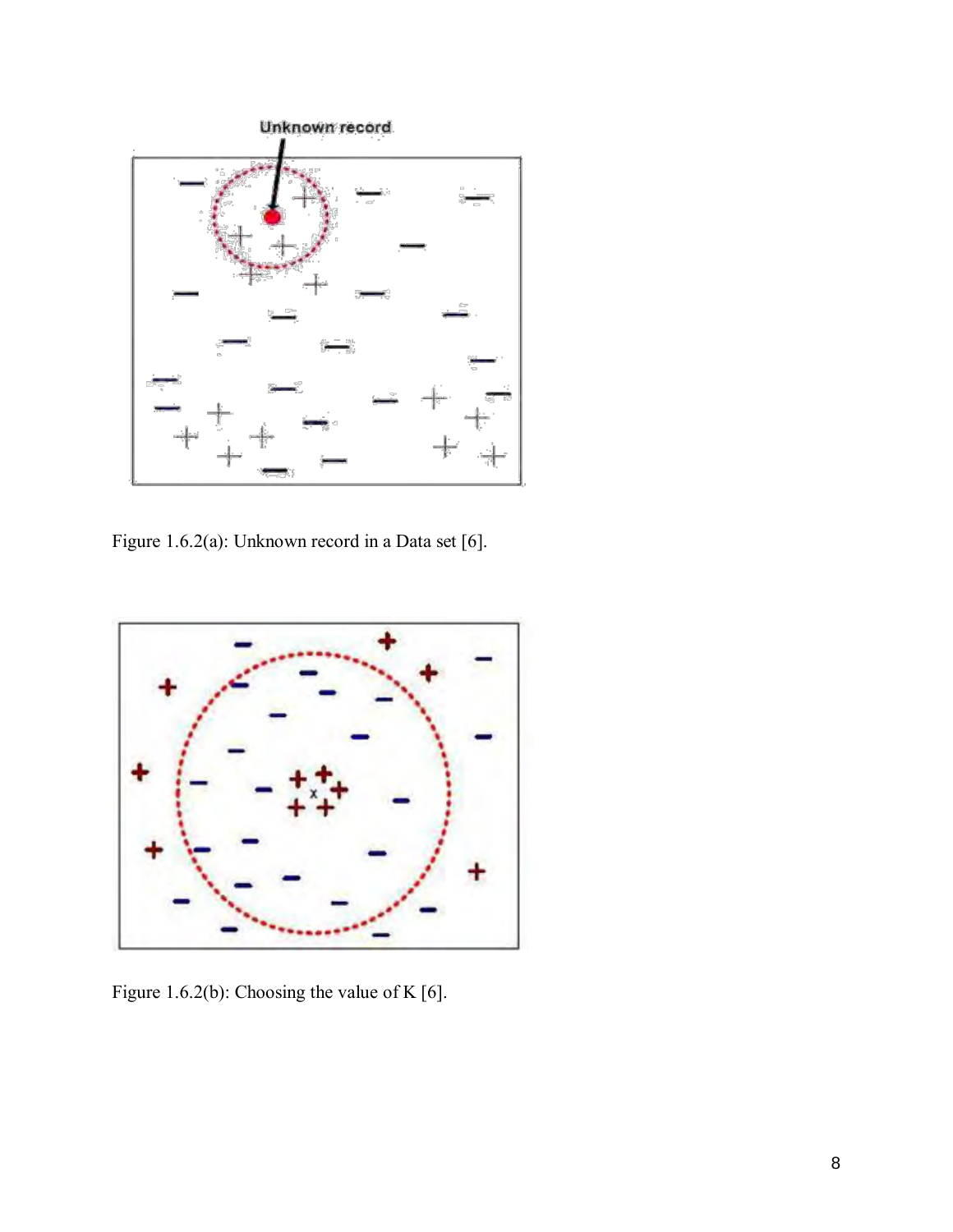During the training process, we use only the true class  $\omega$  of each training sample to train the classifier, while during testing we predict the class ω of each test sample. It warrants noting that KNN is a "supervised" classification method in that it uses the class labels of the training data. Unsupervised classification methods, or "clustering" methods, on the other hand, do not employ the class labels of the training data.

With 1-nearest neighbor rule, the predicted class of test sample x is set equal to the true class  $\omega$  of its nearest neighbor, where mi is a nearest neighbor to x if the distance  $d(m, x) = min{d(m, x)}$ . For KNNs, the predicted class of test sample x is set equal to the most frequent true class among k nearest training samples. This forms the decision rule D:  $x \rightarrow \omega^n$ n.

#### **1.6.3 SVM**

SVM is a supervised machine learning algorithm which can be used for both classification and regression challenges. However, it is mostly used in classification problems. In this algorithm, we plot each data item as a point in n-dimensional space (where n is number of features we have) with the value of each feature being the value of a particular coordinate. Then, we perform classification by finding the hyper plane that differentiate the two classes very well. SVM is very effective in high dimensional spaces. Also, it is effective in cases where number of dimensions is greater than the number of samples. Moreover, it uses a subset of training points in the decision function as a result it is also memory efficient. It has also some versatility like different Kernel functions can be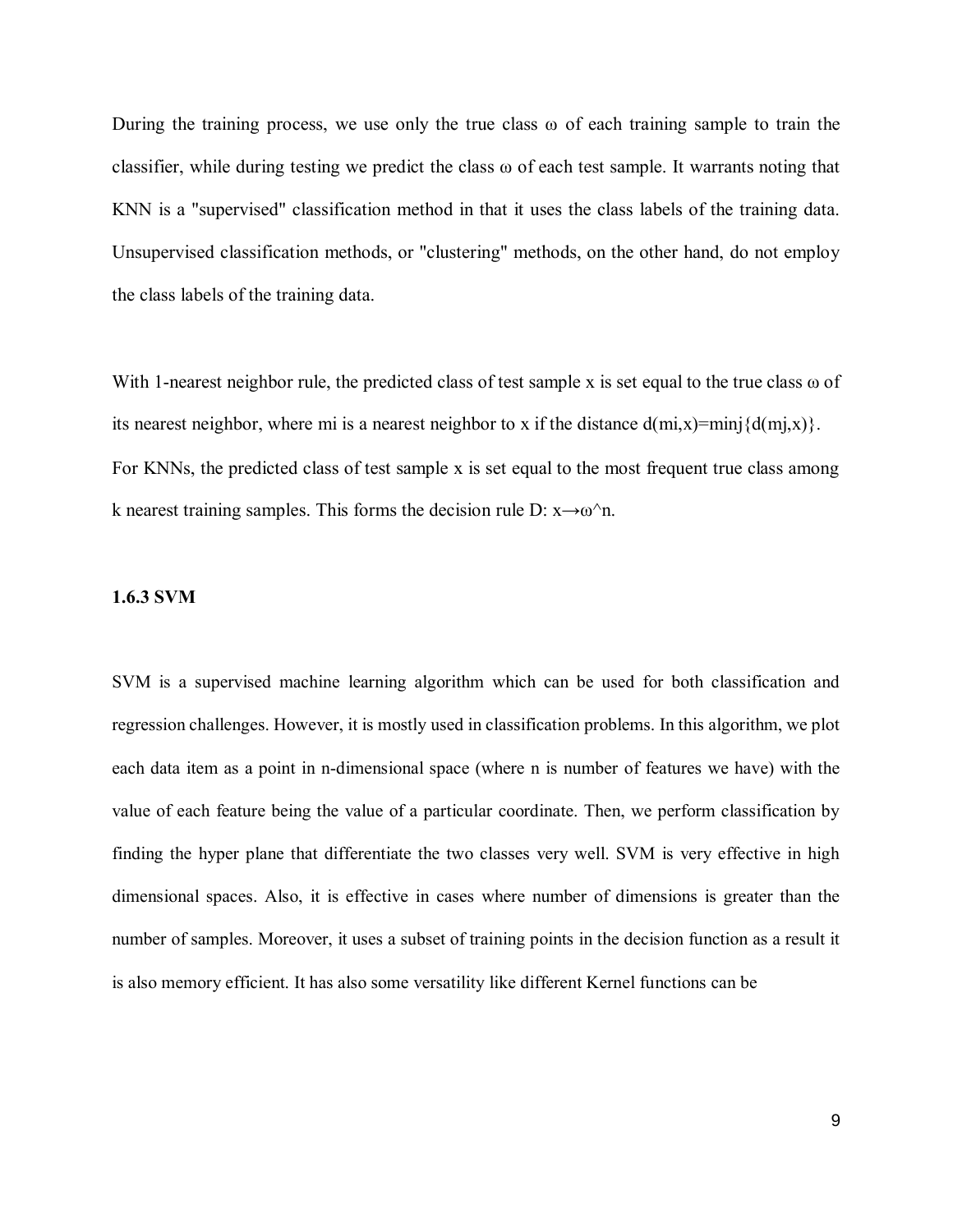specified for the decision function. There are also some common kernels provided, but it is also possible to specify custom kernels. [4]

## **1.7 Data**

The dataset we used contains data from four different hospitals.

Our algorithms were run only 14 attributes from the database of 76 raw attributes [7].

The data is taken from the following locations:

1. Hungarian Institute of Cardiology. Budapest: Andras Janosi, M.D.

2. University Hospital, Zurich, Switzerland: William Steinbrunn, M.D.

3. University Hospital, Basel, Switzerland: Matthias Pfisterer, M.D.

4. V.A. Medical Center, Long Beach and Cleveland Clinic Foundation: Robert Detrano, M.D., Ph.D

The attributes used from the data set to train our algorithm are Age, Sex, Chest Pain, Hypertension, Cholesterol, Diabetes, Resting Electrocardiographic Results, Maximum Heart Rate, Exercise Induced Angina, ST Depression, Slope of the peak exercise ST Segment, Number of Major Vessels Colored by Fluoroscopy and Thal.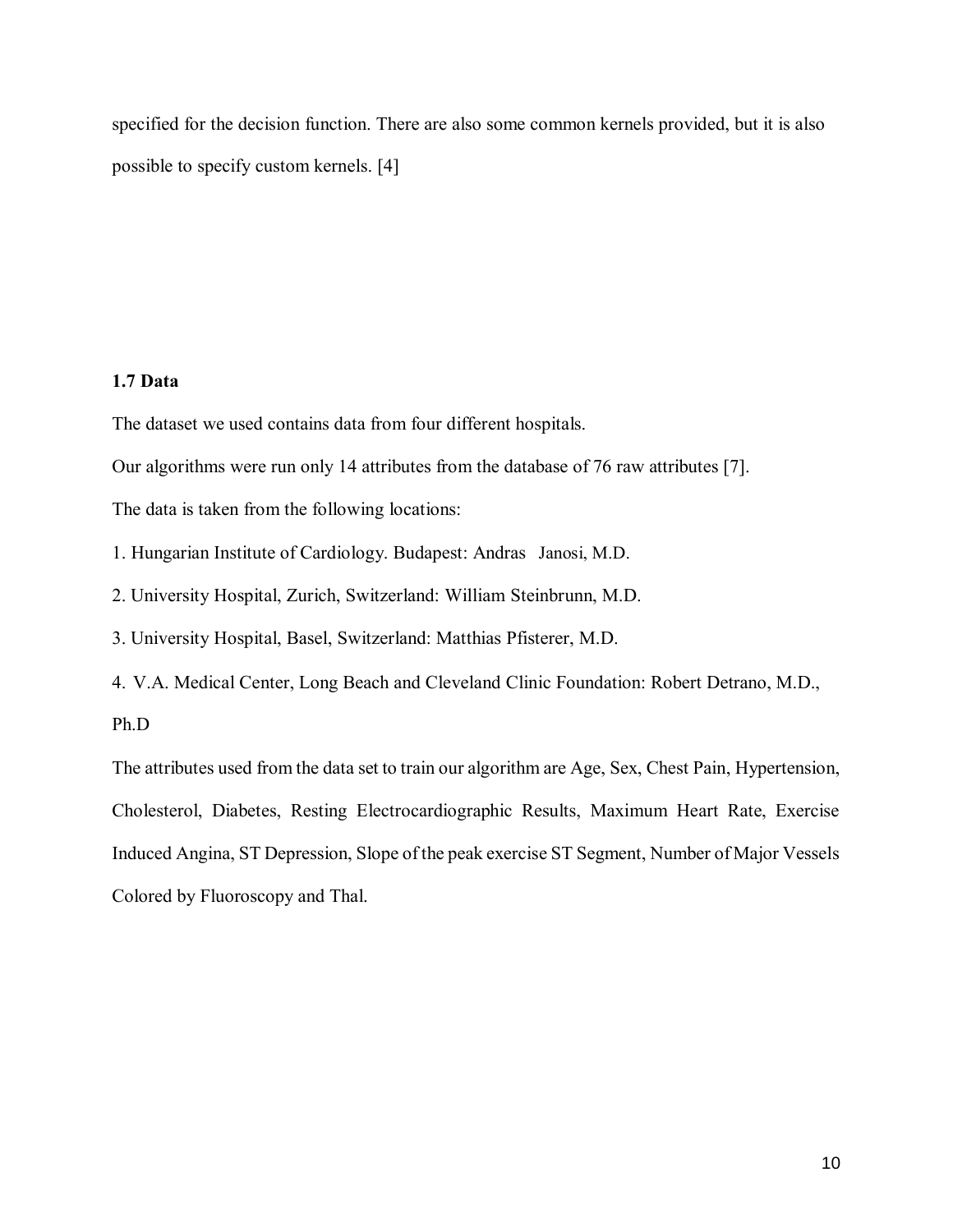#### **Chapter 2**

## **RELATED WORK**

Data mining is widely used for prediction in many fields, medical being one of them. The more the documented data the more it can be manipulated in predictions. Many diseases are being predicted by data mining techniques with high efficiency. A study on prediction of breast cancer shows that. It can be predicted with high accuracy using different techniques [8]. Imagers of cancer cells at different stages help to show the patients conditions and even see if any particular drug works on the person. Heart disease prediction have also been studied in many cases.

Jyoti Soni in her paper showed how the performance of decision tree and Bayesian classification can be improved after using genetic algorithm. The paper first shows the analysis before using genetic algorithm and the analysis after [9]. The method used was classification via clustering. The classification was performed based on clustering.

Sellappan Palaniappan and Rafiah Awang built a model of Intelligent Heart Disease Prediction System (IHDS) with the use of data mining techniques namely, Neural Network, Naïve Bayes and Decision Tree [10]. Using medical profiles such as age, sex, blood pressure and blood sugar the system can predict the likelihood of patients getting a heart disease. IHDPS was capable of responding to "what if" queries that the usual decision support systems were not able to. It exploits the data using knowledge such as patterns, relationships amid medical factors connected with heart disease. The IHDS is a Webbased, user-friendly, scalable, reliable and expandable system.

In 2013, another paper was published which shows the diagnosis of lung cancer prediction using data mining classification techniques One Dependency Augmented Naïve Bayes classifier (ODANB) and naive creedal classifier 2 (NCC2) which are extensions of Bayesian classifier improved to work on data set which are small or incomplete [11]. Using generic lung cancer symptoms such as age, sex, Wheezing, Shortness of breath, Pain in shoulder, chest, arm, it can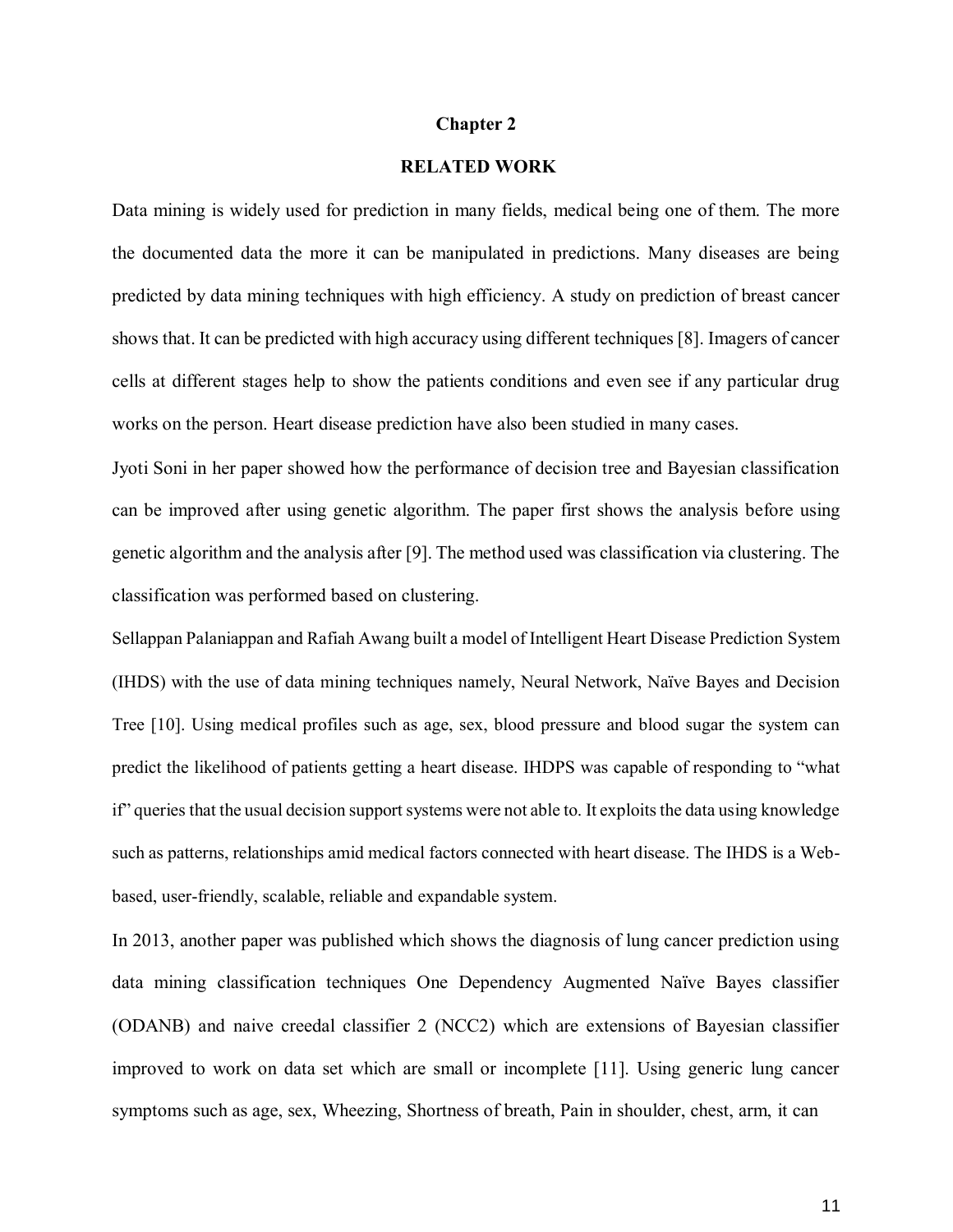predict the likelihood of patients getting a lung cancer disease. The paper mainly aims to make a model to provide early detection and correct diagnosis of the disease which will help the doctor in saving the life of the patient.

In 2014, M.A.Nishara Banu B.Gomathy Professor, Department of Computer Science and Engineering has published a research paper "Disease Forecasting System Using Data Mining Methods" [12]. In this paper data was clustered using clustering algorithms like K-means to cluster relevant data in database. Maximal Frequent Itemset Algorithm (MAFIA) is used for mining maximal frequent patterns in heart disease database. Their result showed that the designed system was capable of predicting heart attacks successfully.

The many systems used in predicting diseases inspired this research. Some of the motivated works are stated above. These prove that diseases can be predicted successfully using various data mining techniques.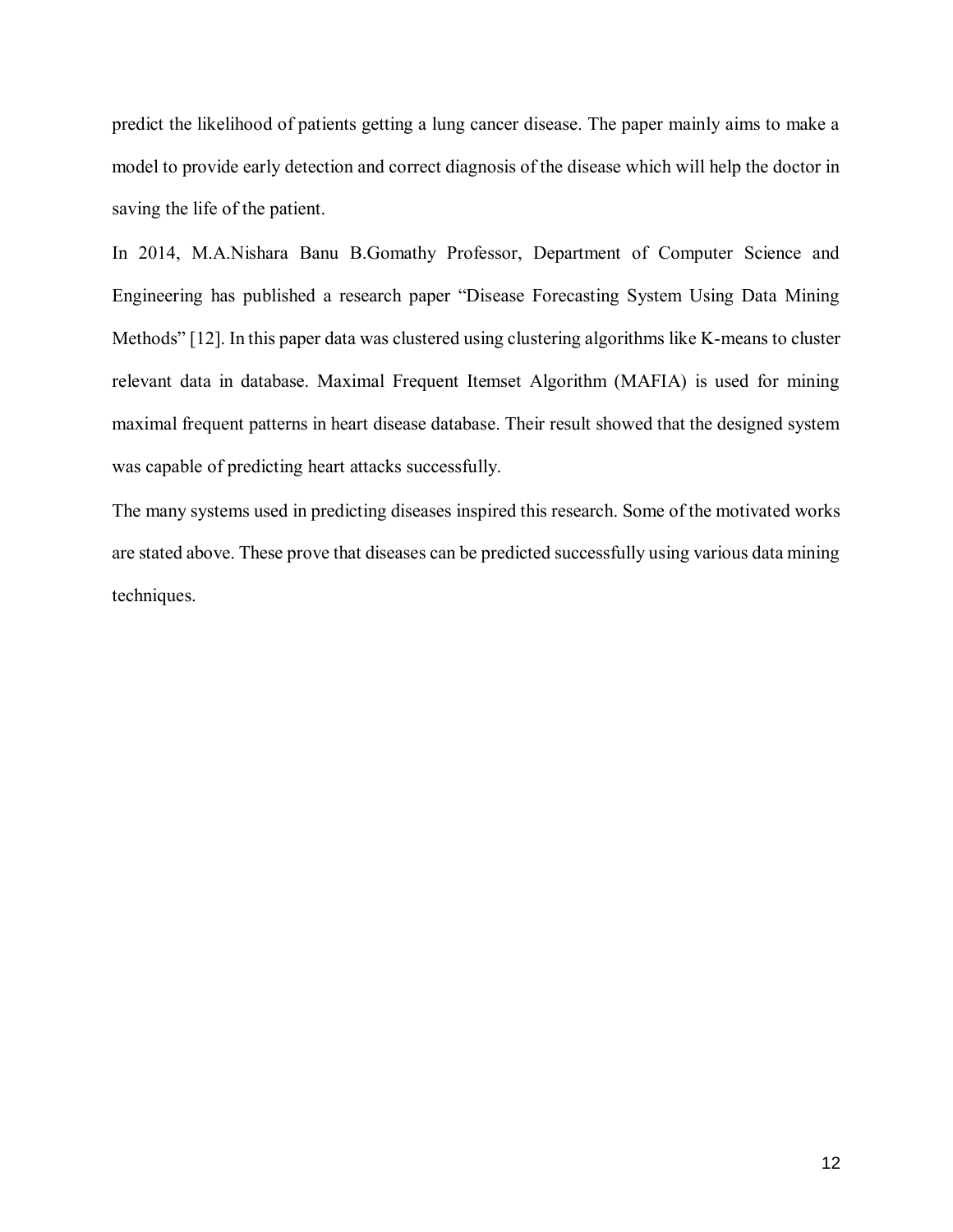#### **Chapter 3**

### **LITERATURE REVIEW AND WORKING PRINCIPLES**

#### **3.1 Literature Review**

This sector contains the mechanisms used in existing works and also our reason to do this kind of research. Many researchers have contributed in this sector in using different techniques that helped to predict heart diseases in efficient ways. However, this field is still new to our type of research since more contributions can be made using different techniques, finding new patterns, improving accuracy etc. A survey says that heart disease is the most common reason for death in UK, USA, Canada and England [14]. Three different algorithms were proposed by Jyoti Soni et al those are Naïve Bayes, Knearest neighbor and Decision tree [18]. These algorithms were used to predict heart disease. Among these, Naïve Bayes performed better compared to other algorithms. The tool they used for medical data classification was named Tanagra. Moreover, those data were calculated using 10 fold cross validation [18]. Sometimes there were cases when there were kinds of attributes which didn't perform to predict heart disease or to classify data. In those cases, Genetic Algorithm was used to reduce the definite data size to obtain the best possible subset of attributes [16]. Decision Tree, Naïve Bayes and Classification via clustering are the three classifiers used to analyze the occurrence of heart disease for the patients [16]. Shekar et al proposed new algorithm to mine association rules from medical data based on digit sequence and clustering for heart attack prediction [15]. The entire dataset is divided into partitions of equal size, each partition will be called cluster. Since it considers only a small cluster at a time and it is scalable and efficient [15]. That is why this approach reduces main memory requirements [15]. Niti Guru et al introduced the diagnosis of Heart Disease, Blood Pressure and diabetics with the help of neural networks [17]. They used valid patient's records to carry out a number of experiments. The algorithm neural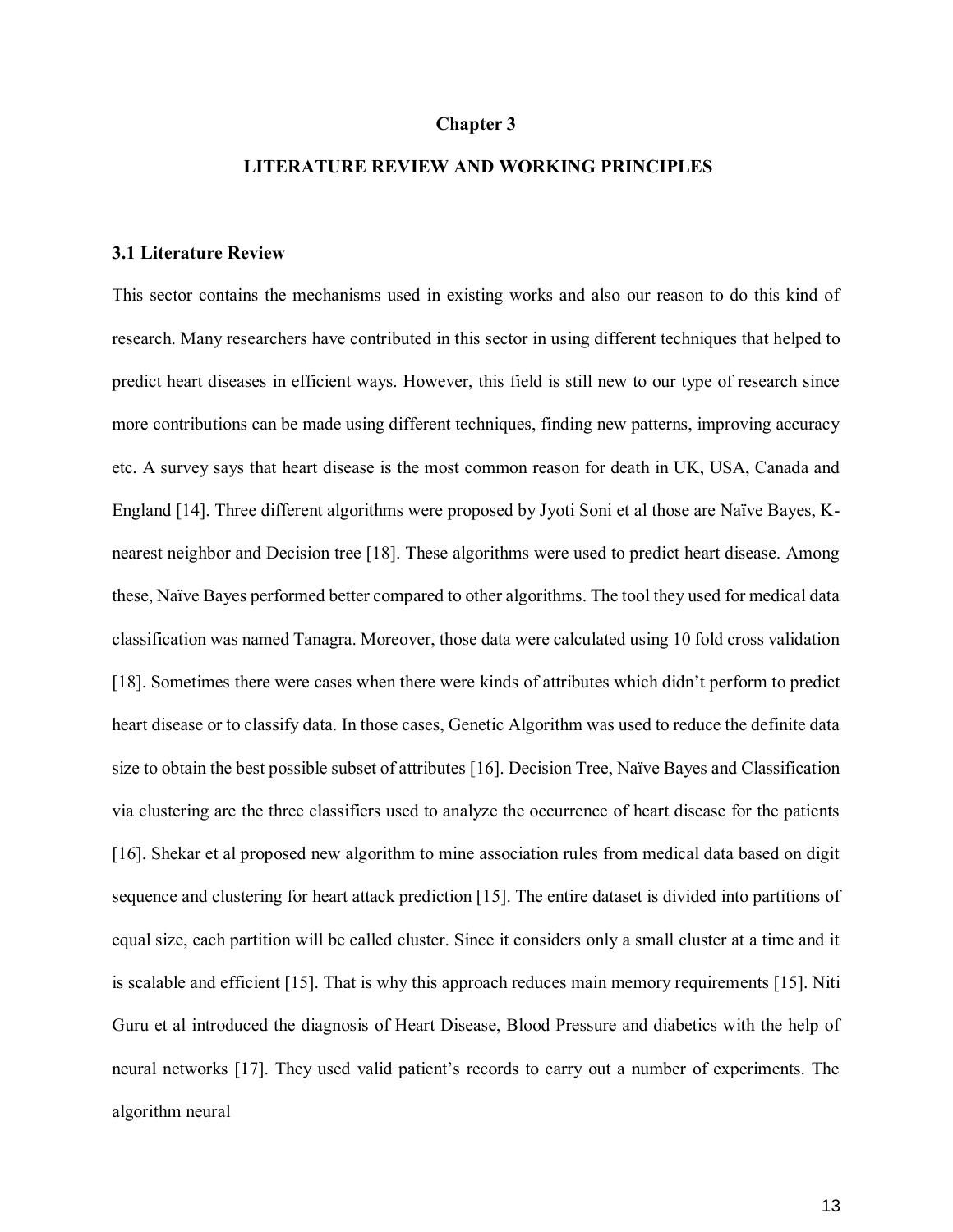networks was trained and tested with 13 input variables such as age, diabetics, blood pressure, angiography report, cholesterol etc. Whenever an unfamiliar attribute was inputted in the system by the doctor, the algorithm itself founded the unknown data and created a catalogue of probable diseases the patient might have [17]. In year 2006, Kiyong Noh, et. al. [6] performed a work, *"Associative Classification Approach for Diagnosing Cardiovascular Disease*". In this research, FP-growth was the algorithm used which was an associative. The algorithm worked upon 670 valid patient data, which was divided into two groups, normal patients and patients with coronary artery disease. These two groups were employed to take out the experiment for the algorithm [18].

#### **3.2 Decision Tree**

A decision tree uses a graphs or models of decisions and the outcomes of a particular scenario. An algorithm can be shown in this graphical way. Decision tree is mainly used to get to a final objective as efficiently as possible. Moreover, it is also used as a powerful machine learning tool. DT is used as a prognostic model. C4.5, C5.0, C&RT, ID3 are methods for building DTs. It is an extension of the basic ID3 algorithm [16].

A decision tree contains a flowchart type structure in which each node has a corresponding test item. The implementation of Decision tree starts with the construction of it. A feature test is selected for the root node that helps to partition the training data in a way that causes maximum disambiguation of the class label associated with the data. This feature test will cause maximum reduction in class entropy while going through the training data. Then we drop to a set of child node from the root node, one for each partition of the training data created by the feature test at the root node. The number of child we will get depends on how symbolic the features are. When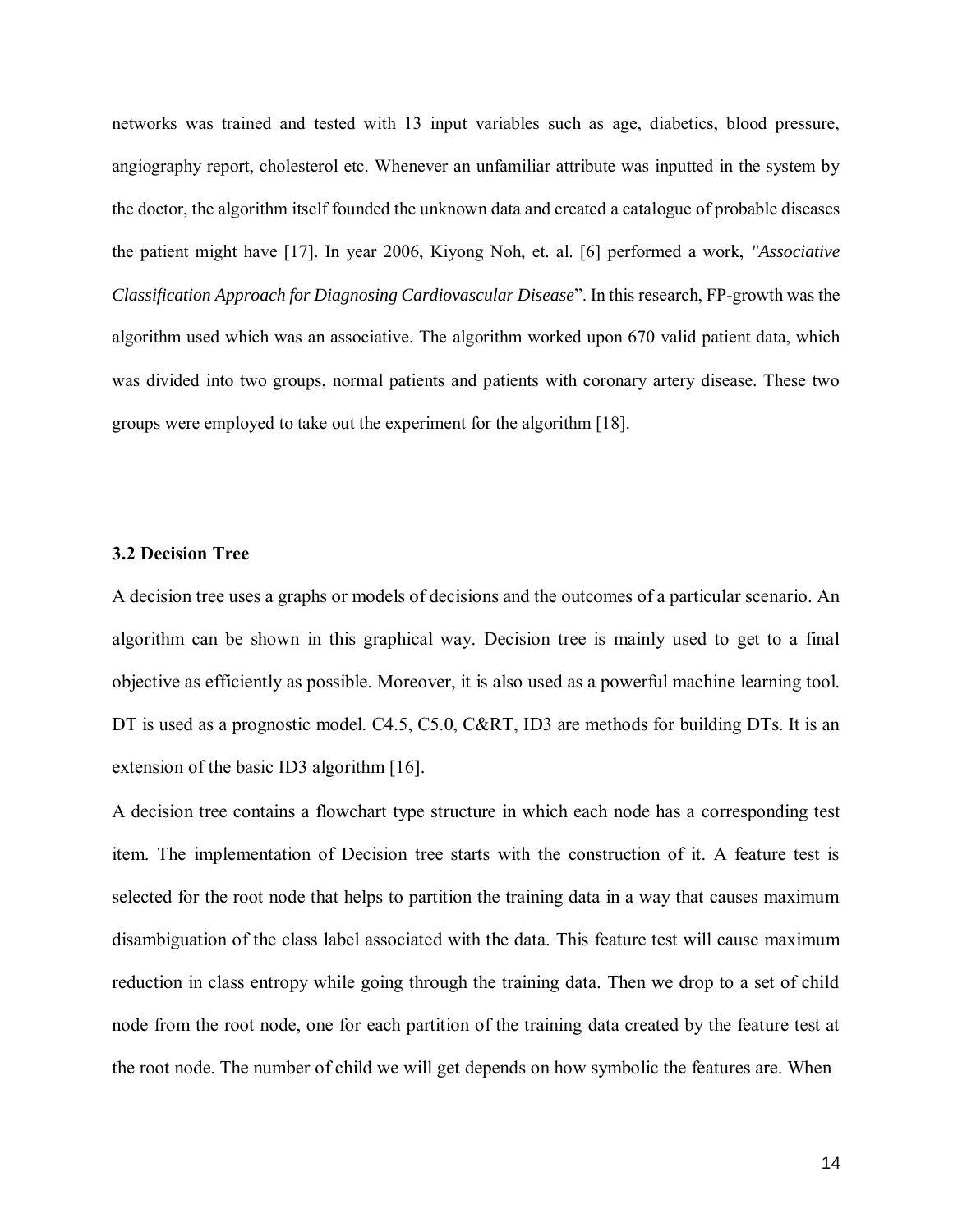our features are numeric we find decision thresholds that bipartitions the data and we drop to child nodes. Then, for each child node we pose the same question that we posed for the root node that would maximally disambiguate the class labels associated with the training data corresponding to that child node. A decision tree selects the best attribute that splits the data with the strategy, entropy calculation also known as "information gain" as a heuristic. Since decision tree algorithm will always try to create short trees, the result comes out from the information gain will try to be as distinguishable as possible and choose the highest information gain. If split point is well chosen then the decision would be close to our desired outcomes.

#### **3.2.1 Information Gain**

The challenging part in decision trees is the selection of the best test attribute. The information gain measure is use to select the test attribute at each node in the tree. There is a tern called entropy that is an important fact in this strategy. Entropy is a measurement of how pure a collection of arbitrary examples are. Let, S be a set which consists of data samples s. Class label attribute has m distinct values where m defines numerous categories, Ck. Si be the number of samples consisting in S in Ck class. Classification is done by the given equation:

 $I(S1, S2, \ldots, Sm) = log2Pk \ldots$ 

Pk is the probability that an arbitrary sample belongs to class Ck and is estimated by Sk / s. Let, A have v individual values,  $\{a1,a2,\ldots,av\}$ . This attribute A is used to divide S into v subsets where Sj contains samples in S that have value aj of A.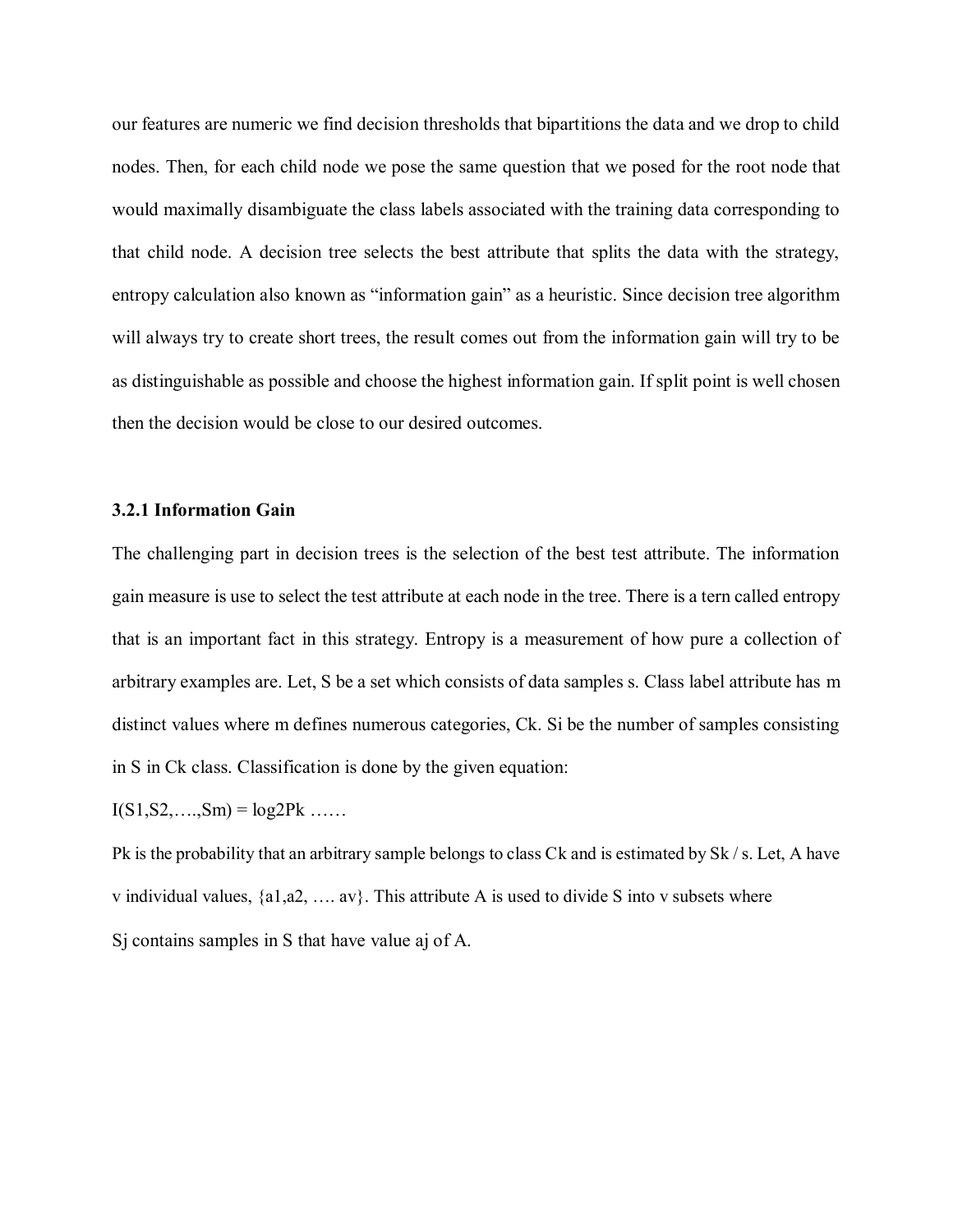#### **3.3 KNN**

KNN is one of the most straightforward data mining techniques. It stores all cases and classify new cases based on similarity measure. KNN in mostly used as statistical estimation and pattern recognition. It is a non-parametric classification method which is broadly classified into two types a) Structure based NN techniques and b) Structure less NN techniques. In structure less NN techniques, data is classified into training and test sample. Distance is measured from training point to sample point. The point with lowest distance is called nearest neighbor. Structures of data like orthogonal structure tree (OST), ball tree, k-d tree etc. lie under structured based KNN techniques. KNN works efficiently when all the attributes are continuous [9].

An example is given below to describe how this algorithm works in general.





The figure shows some plus and minus sign with a red circle that indicates a query point. We will try to figure out what will be the outcome of the red circle. Our goal is to find whether the red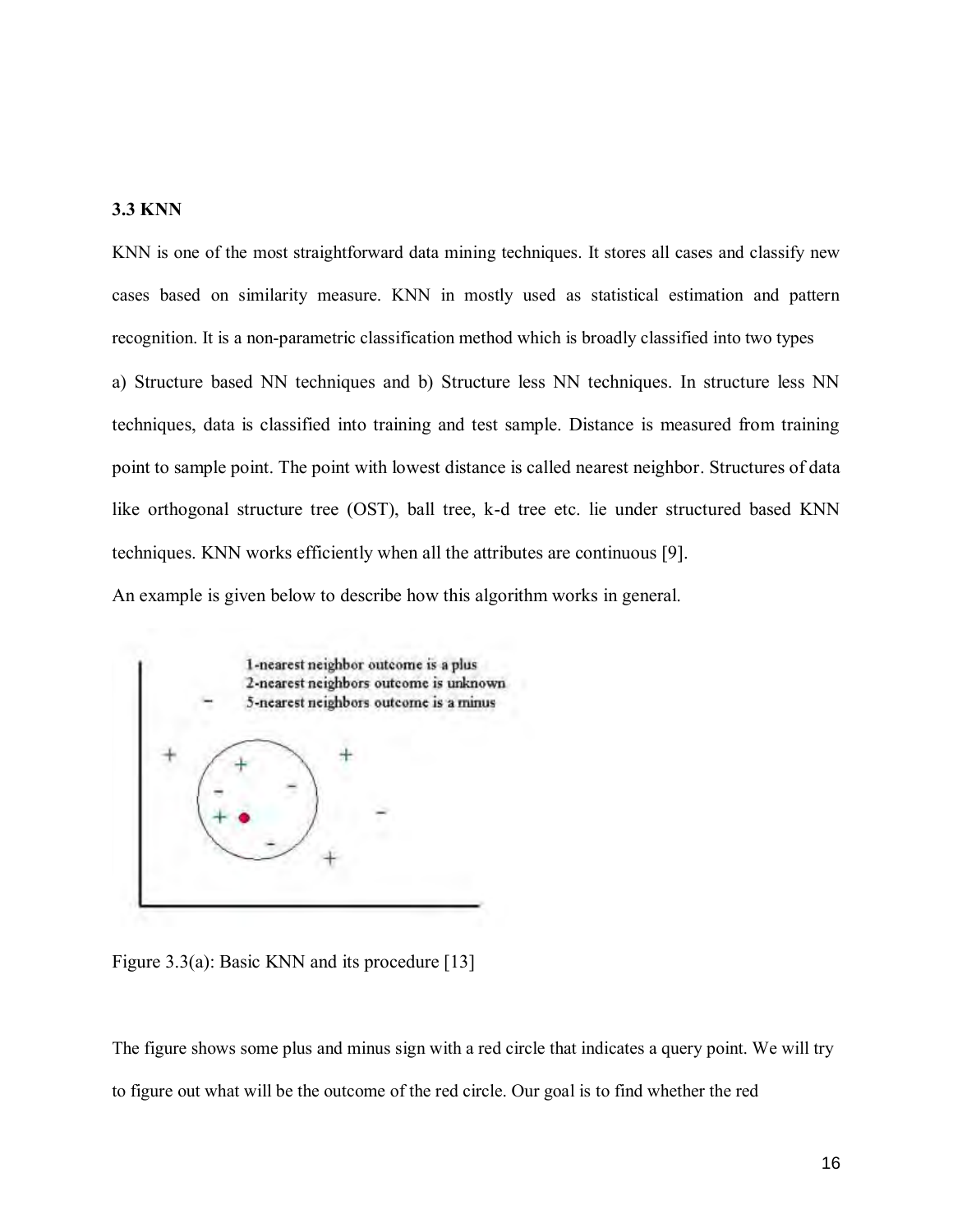point will be a plus or a minus. If we consider 1-Nearest Neighbor we can say that the output will be a plus. If we consider 2-Nearest Neighbor, we cannot figure out what will be the output now. If we consider 5-Nearest Neighbor, we can come up with the output minus since there are three minuses and two pluses.



Figure 3.3(b): Nearest possible Neighbors (KNN) [13]

## **3.3.1 KNN Regression**

In this section description of K-nearest neighbors with regression problem is given. This works by predicting a dependent variable with the help of some independent variables [13]. Firstly, we consider the schematic shown above, where a green squares are drawn from the relationship between the independent variable x and dependent variable y [13].

When we consider the 1- nearest neighbor, we search for the closest objects near the red circle and set the query point to X. For this case the point will be  $x4$ . So, for 1-nearest neighbor we write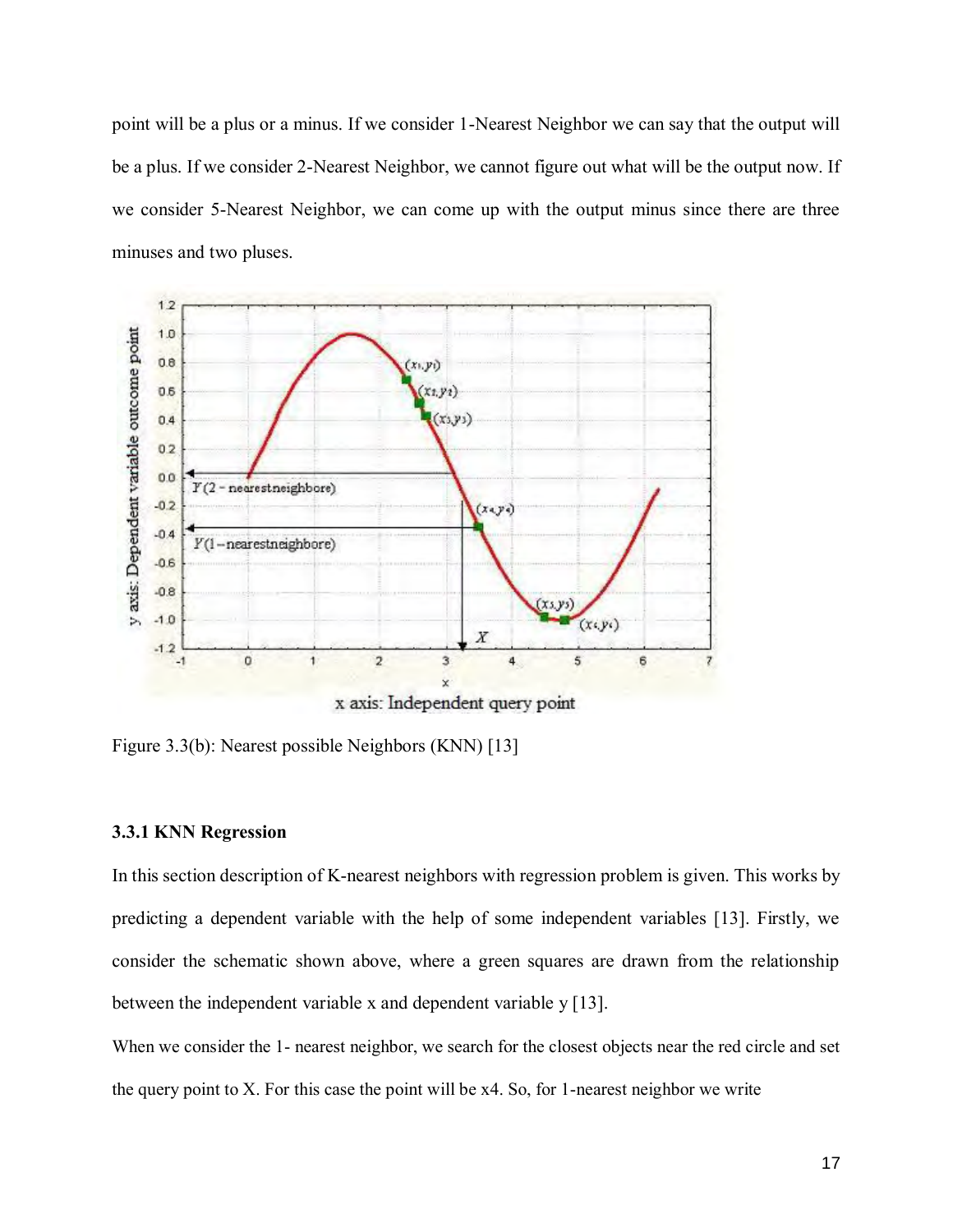### $Y = y4$

For our own data, the dependent variable will be variable 14 names as "num" y= num

When we consider 2-nearest neighbor method as an example, we locate the two closest points to

X. Then points will be y3 and y4. The average of those two points comes;  $Y = y3 + y4/2$ 

For our data, the independent variable would be all the variables except variable

"num". Then the equation forms like;

 $num = (age + sex + cp.... +thal)/13$ 

To summarize, in a *k*-nearest neighbor method, the outcome *Y* of the query point *X* is taken to be the average of the outcomes of its *k-*nearest neighbors [13].

#### **3.3.2 KNN Cross-Validation**

Cross-validation is a technique that can be used to obtain estimates of model parameters that are unknown. Here we discuss the applicability of this technique to estimating *k* [13]. Here, we divide the data sample into v number of randomly taken folds. We apply KNN for the vth segment and evaluate the error. We generally use sum-of-squared. Moreover for classification, this method gives the best results in percentage of correctly classified cases [13]. The same thing we do for other segments of v. After measuring for all the segments, an average is done for checking the stability of the model. For various k, we check the error and we take the k that has the lowest error.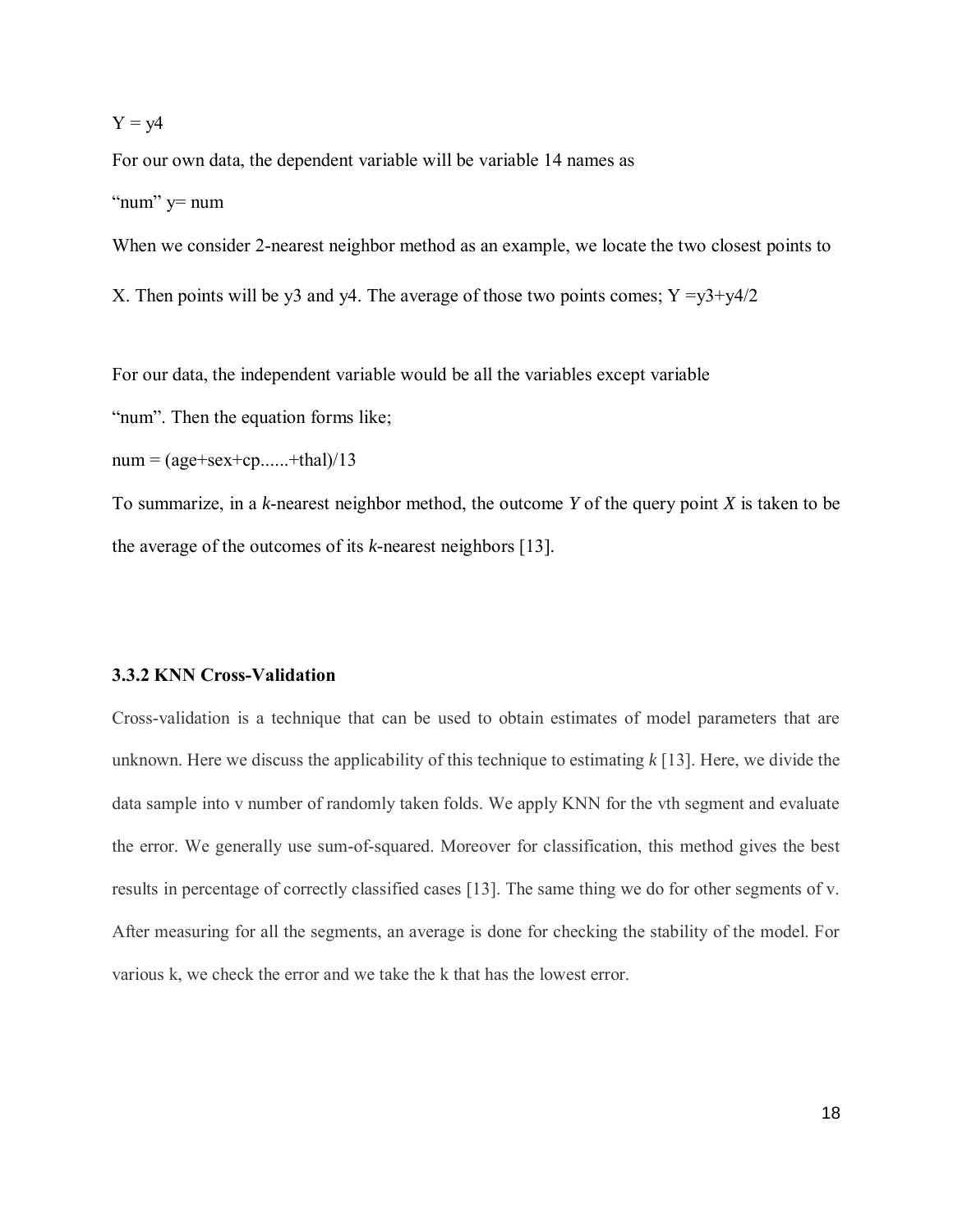## **3.3.3 KNN Distance Matrix**

To make prediction with KNN we define some equations. These equations helps us to find the distance between the query point and the example samples. We generally use Euclidean but others are also popular like Euclidean squared, City-block, and Chebyshev:

| $D(x,p) = \sqrt{(x-p)_2}$     | Euclidean         |  |
|-------------------------------|-------------------|--|
| $D(x,p) = (x-p)2$             | Euclidean squared |  |
| $D(x,p) = Abs(x-p)$           | Cityblock         |  |
| $D(x,p) = Max( x-p )$         | Chebyshew         |  |
| Here, $x$ is the query point. |                   |  |
| p is the example point.       |                   |  |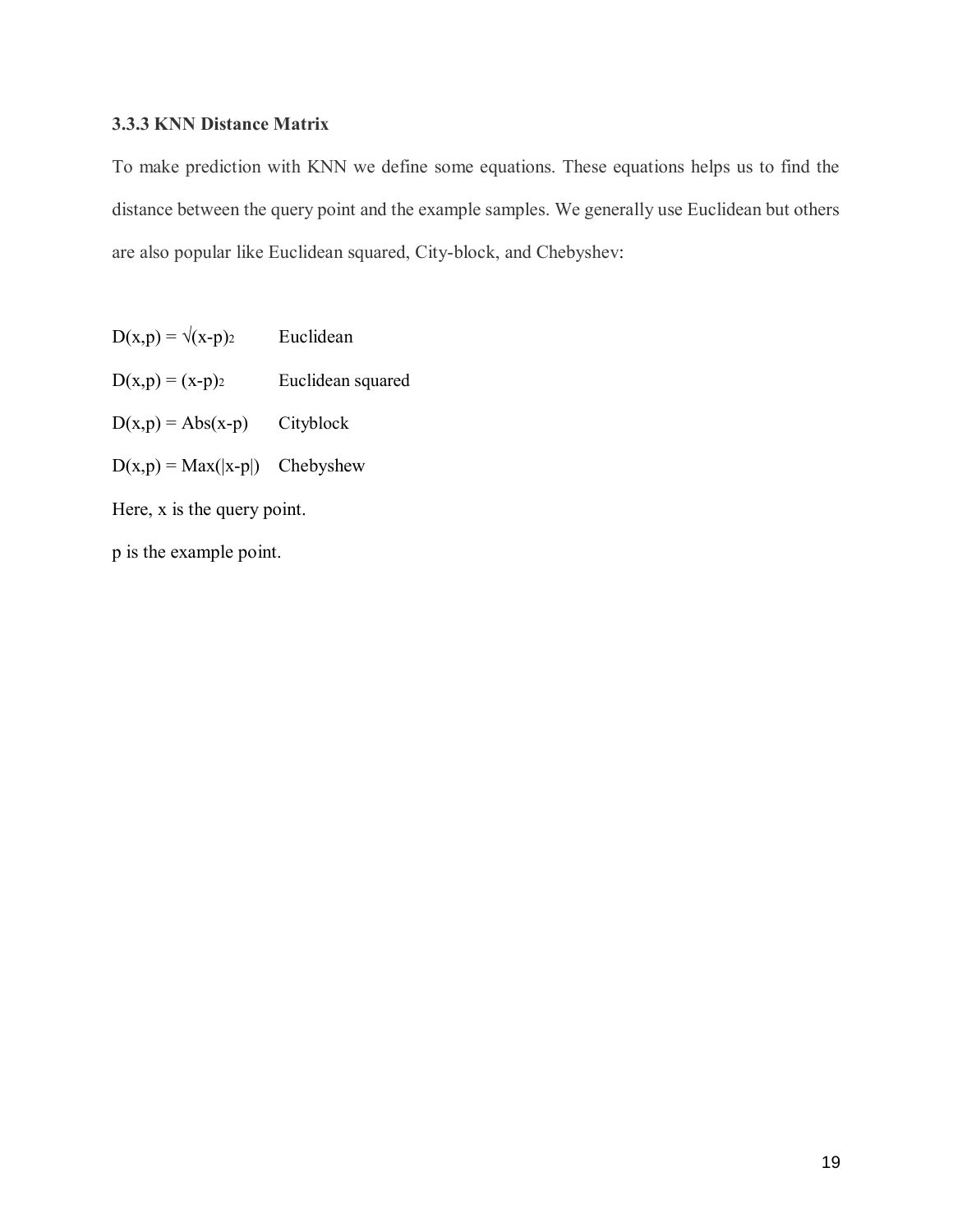#### **3.4 SVM (Support Vector Machine)**

Support Vector Machine is a concept of defining decision boundaries. A decision planes separate different class items [13]. In the below figure the plane divides the example points to either red or green section. Any new example (data) that will fall right to the plane will be labeled as green otherwise it will be labeled as red [13].



Figure 3.4(a): General SVM classification for linear hyper plane [13]

The above example was a linear type classification. But most of the classification examples are not simple and needs complex techniques to reach an optimal separation. For the below example, we can guess that there needs a curve plane to distinguish between objects [13]. The drawing of these planes for classification task is called hyper plane classifiers [13].



Figure 3.4(b): SVM classification for curve hyper plane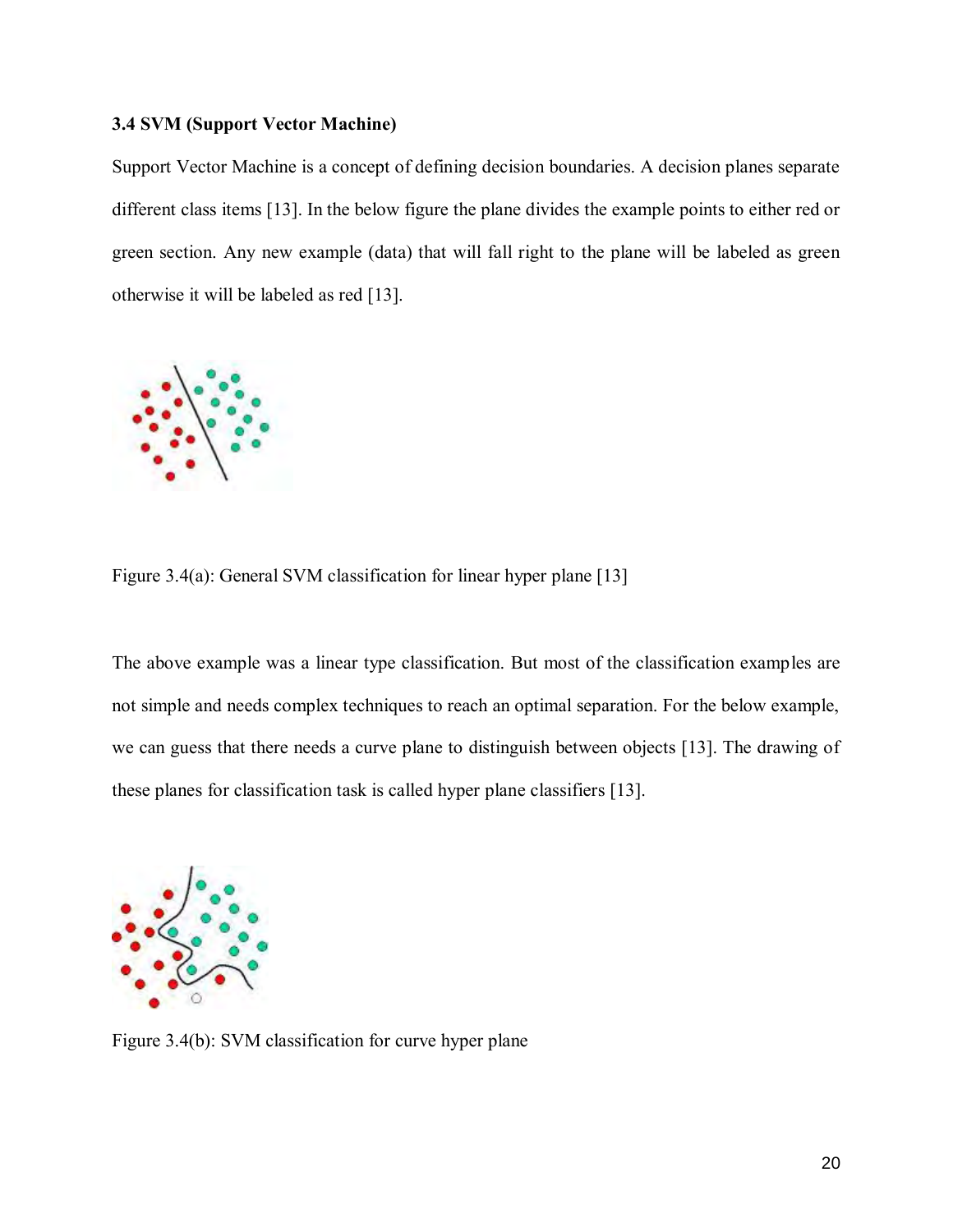## **3.5: WORKFLOW**

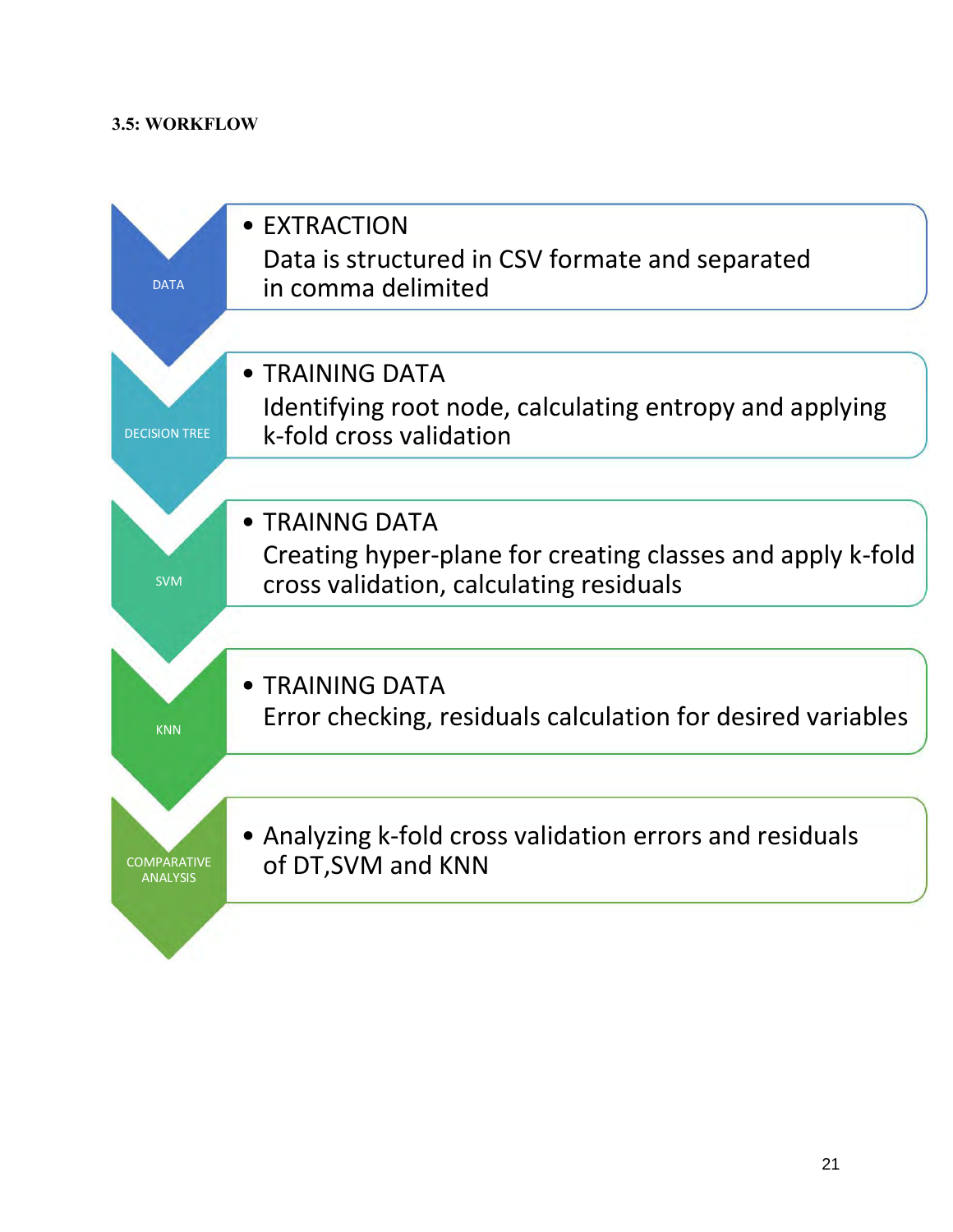### **Chapter 4**

## **RESULT ANALYSIS**

Our data like most of the datasets contains noise. Since our data was collected from four different databases there were missing data in many cases. This noise and missing data leads to over fitting. Since, we used Radial Basis Function (RBF) kernel with a scale factor of 0.077 while implementing SVM our cross-validation error was reduced as compared to the others. We received an error of only 0.199 the lower the scale factor used the lower the chance of over fitting.

In case of KNN, over fitting was avoided by choosing 5 nearest neighbors instead of 1. Hence giving an error of 1.09.

Decision tree in our case does not give an efficient result compared to others due to the sparse data and the missing values. It gives an error of 21.2.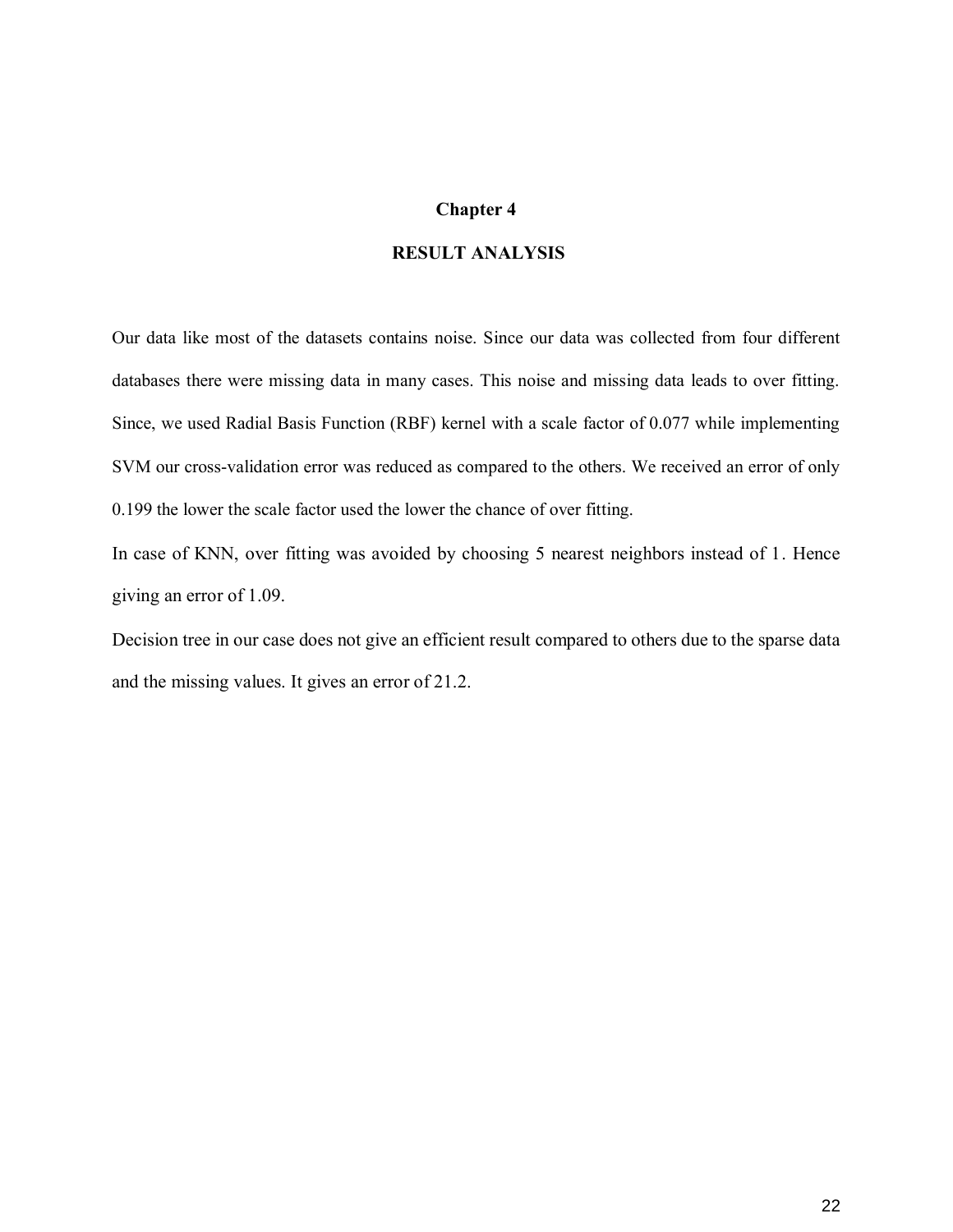TABLE.1. Table showing the Decision Tree parameter values

| <b>Predicting Class</b>  | Diagnosis of Heart Disease                                                                                                                                                                                                                                            |
|--------------------------|-----------------------------------------------------------------------------------------------------------------------------------------------------------------------------------------------------------------------------------------------------------------------|
| Features                 | Age, Sex, Chest Pain, Hypertension,<br>Cholesterol, Diabetes,<br>Resting Electrocardiographic Results, Maximum Heart Rate, Exercise<br>Induced Angina, ST Depression, Slope of the peak exercise ST Segment<br>, Number of Major Vessels Colored by Fluoroscopy, Thal |
| <b>Entropy Threshold</b> | 0.01                                                                                                                                                                                                                                                                  |
| Depth of the tree        | 8                                                                                                                                                                                                                                                                     |

TABLE.2. Table showing the node considered as the root node and the entropy for the root node

| Root Node             | ca    |
|-----------------------|-------|
| Node Creation Entropy | 1.915 |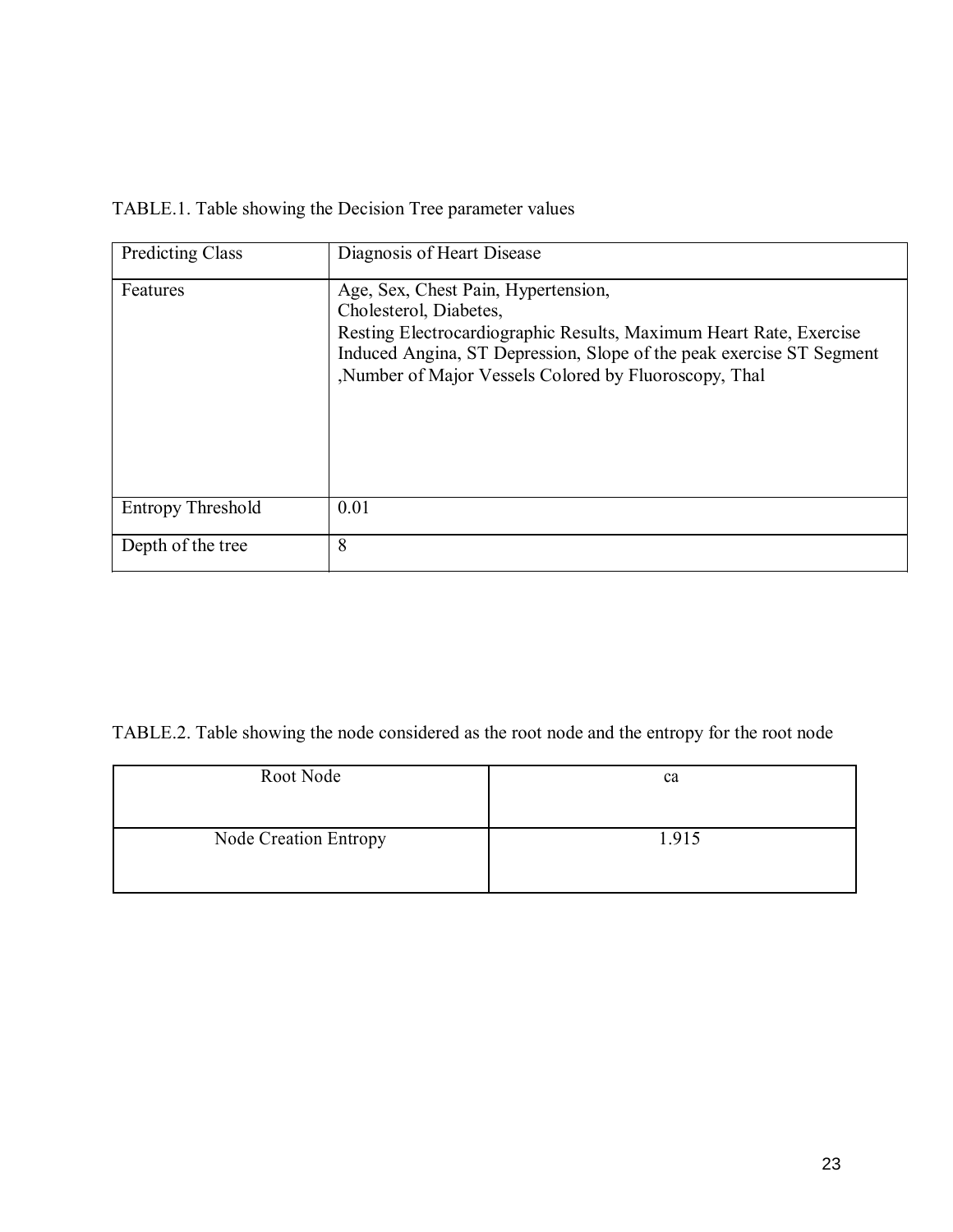## TABLE.3: Table showing the KNN parameter values

| Number of nearest neighbors |           |
|-----------------------------|-----------|
| Distance measure            | Euclidean |
| Input standardization       | on        |
| Averaging                   | uniform   |
| Cross-validation error      | 1.09571   |



Figure 4(a): KNN histogram of num(Prediction test)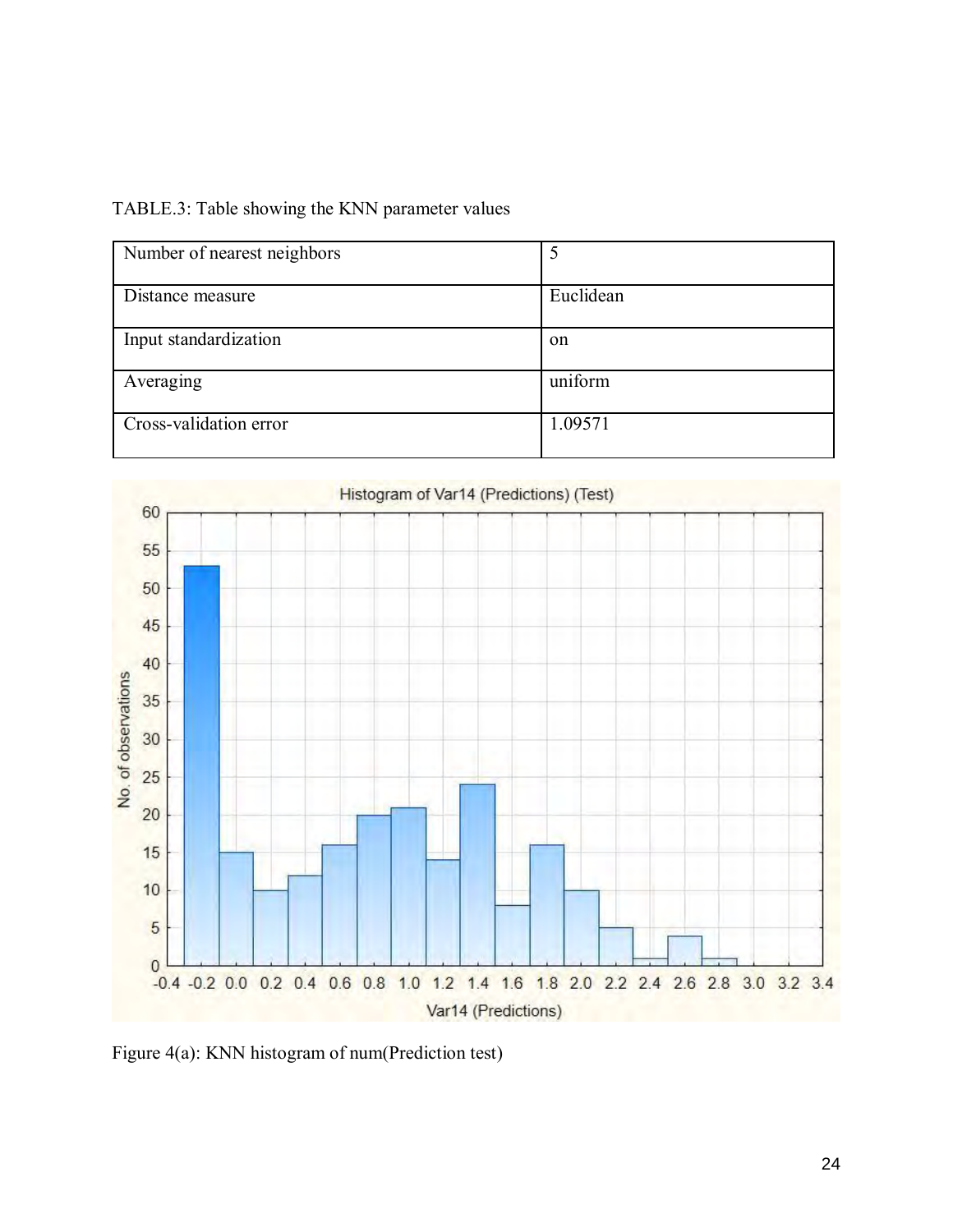

Figure 4(b): Histogram of num(Residual test)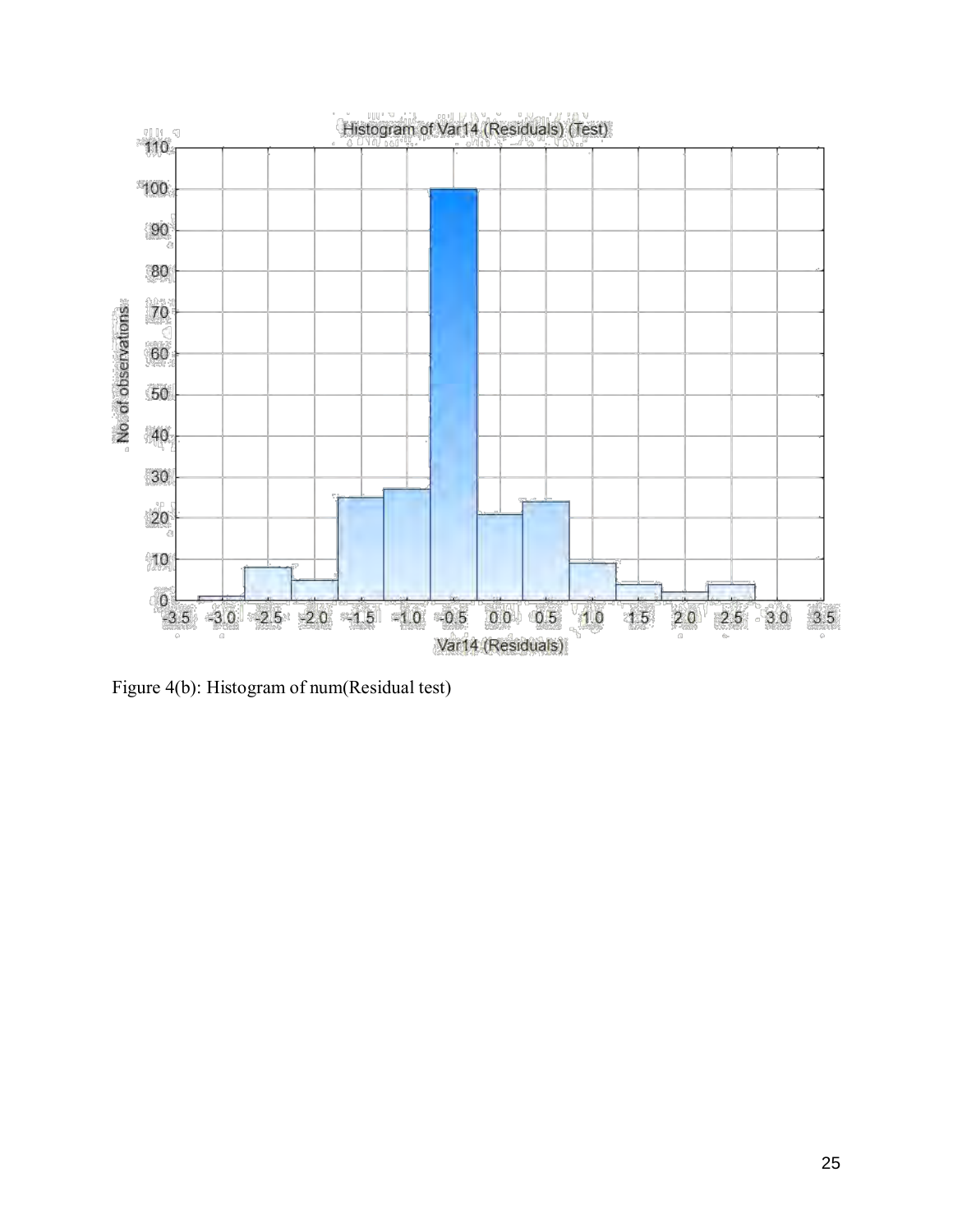TABLE.4. Table showing the SVM parameter values

| SVM type                  | Regression type 1 (capacity=6.000, epsilon<br>0.100 |
|---------------------------|-----------------------------------------------------|
| Kernel type               | Radial Basis Function (gamma 0.077)                 |
| Number of support vectors | 446 (352 bounded)                                   |
| Cross-validation error    | 0.199                                               |
| Mean error squared        | $0.661$ (Overall)                                   |
| S.D. ratio                | $0.701$ (Overall)                                   |
| Correlation coefficient   | $0.713$ (Overall)                                   |



Figure 4(c): SVM histogram of num (Prediction)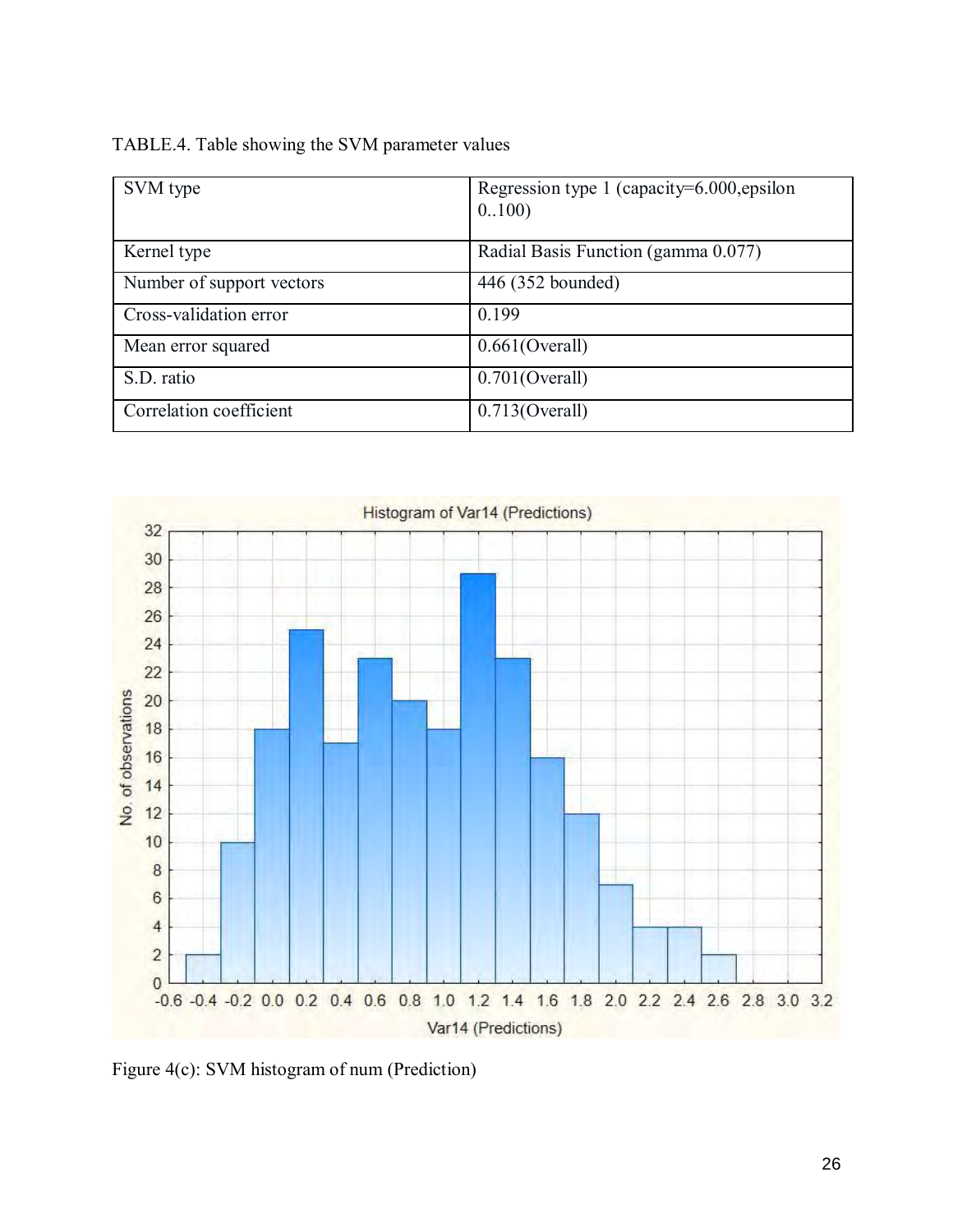

Figure 4(d): SVM Histogram of num (observed)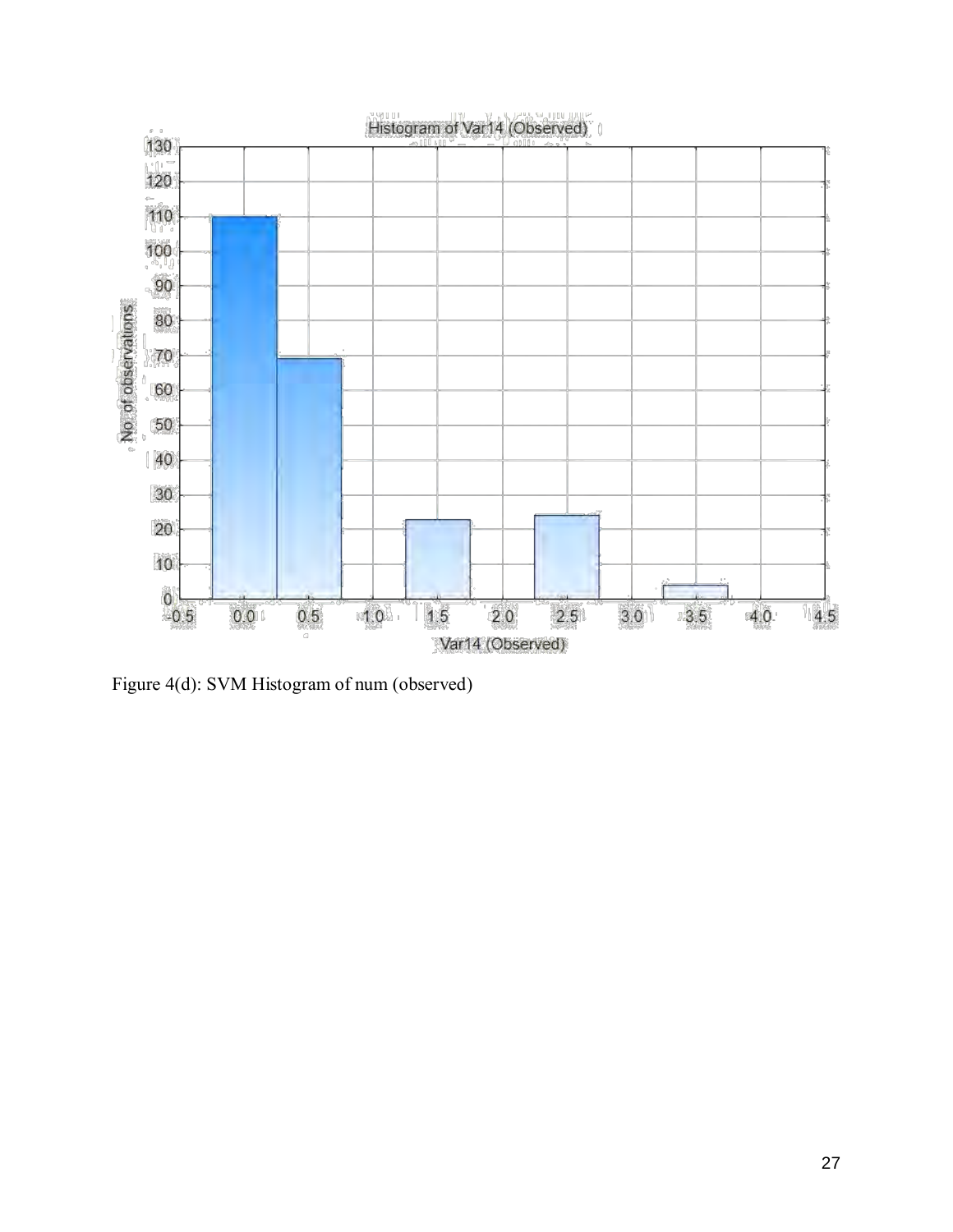

Figure 4(f). Histogram of Cross Validation Error of Decision Tree, KNN and SVM.

| Index | Method        | <b>Cross Validation Error</b> |
|-------|---------------|-------------------------------|
|       | Decision Tree | 21.210                        |
| ∍     | <b>KNN</b>    | 1.090                         |
| 3     | <b>SVM</b>    | 0.199                         |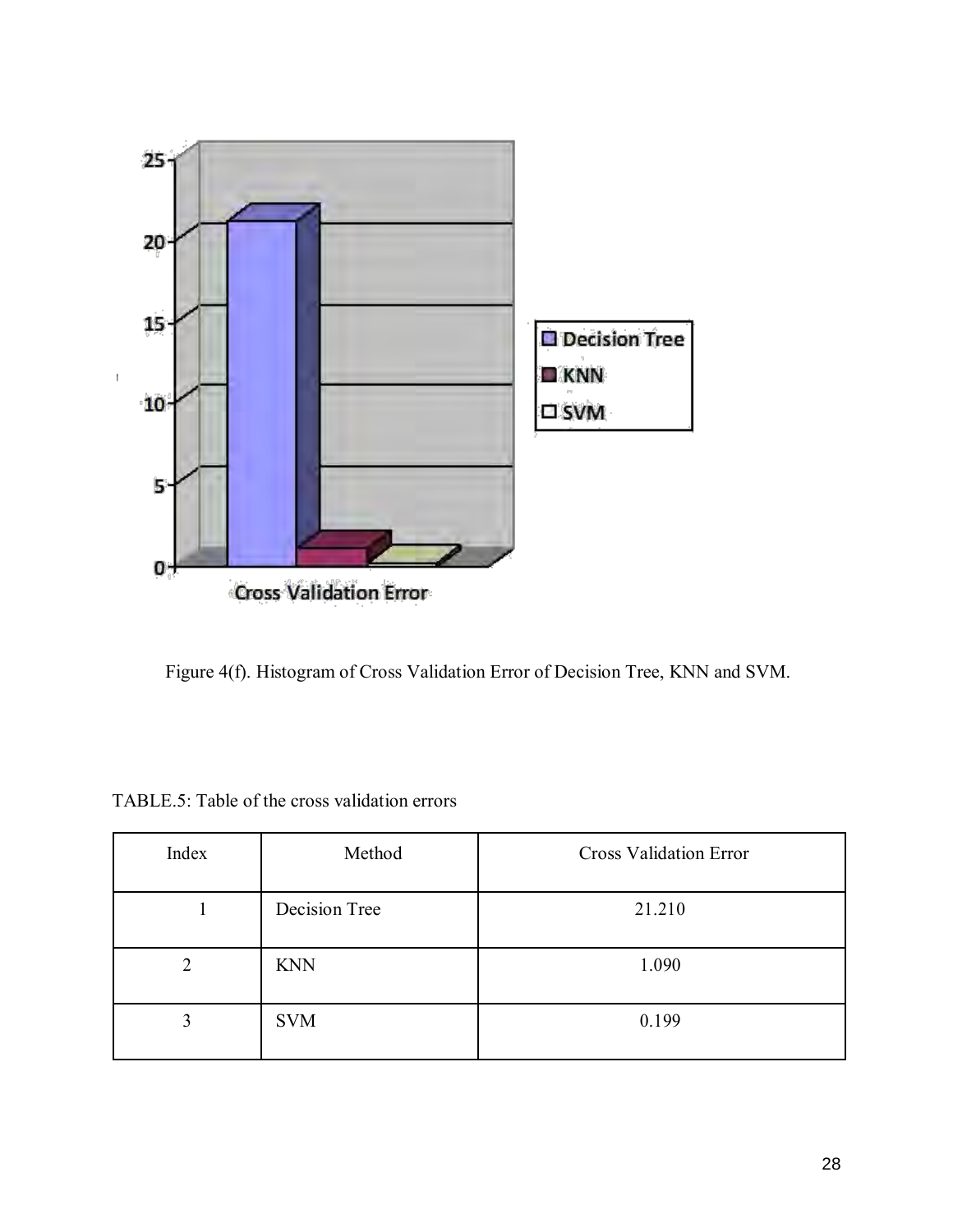#### **Chapter 5**

### **CONCLUSION AND FUTURE WORK**

Most of the data in today's world is computerized, these are usually scattered and not properly utilized. These data if analyzed for hidden patterns can be put to good use. Therefore, it has become a wide area for research with increasing importance and facilities. The main motive of this research was to create a basic data mining which can be used to predict heart diseases and also to find the efficiency of the data mining in this particular data set by the three chosen algorithm i.e. Decision tree, SVM and KNN.

Data mining can be used to build a software which help predict heart diseases. This software could be used by any non-medical employee of the hospital making it easy for the patients and saving time for the doctors.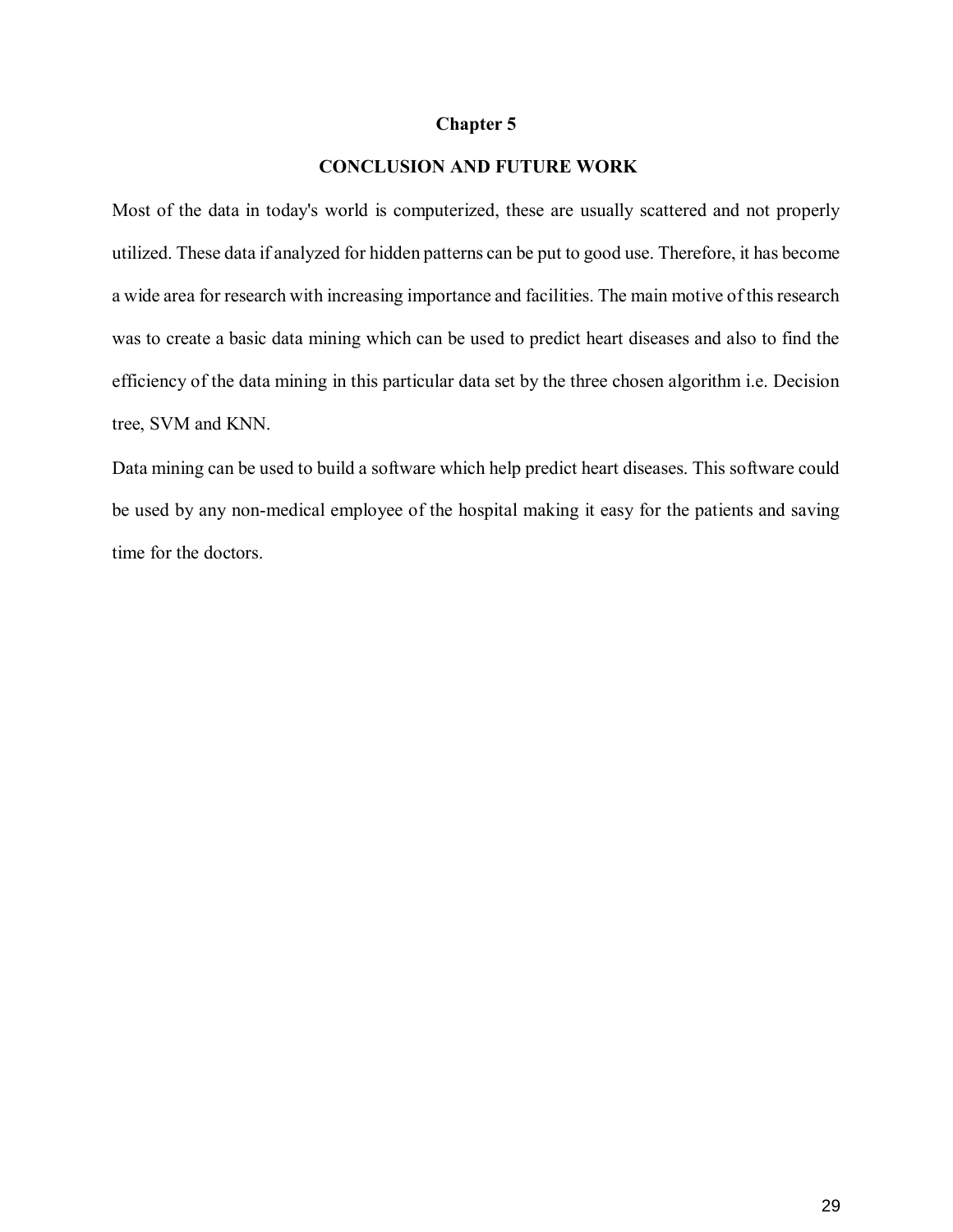## **REFERENCES**

[1] WHO, "Cardiovascular diseases (CVDs)," Published by WHO, 2013. [Online]. Available: http://www.who.int/mediacentre/factsheets/fs317/en/. [Accessed: 30-May-2017].

[2] V. Manikantan and S. Latha, "Predicting the Analysis of Heart Disease Symptoms Using Medicinal Data Mining Methods," Int. J. Adv. Comput. Theory Eng., vol. 2, no. 2, pp. 5–10, 2013.

[3] HealthGrove, "Cardiovascular Diseases in Bangladesh," by Graphiq. [Online]. Available: http://global-disease-burden.healthgrove.com/l/41188/Cardiovascular-Diseases-in-Bangladesh#Overview&s=3D2kvJ. [Accessed: 03-Aug-2017].

[4] G. Karthiga, C. Preethi, and R. D. H. Devi, "Heart Disease Analysis System Using Data," vol. 3, no. 3, pp. 3101–3105, 2014.

[5] J. Han, J. Pei, and M. Kamber, Data Mining: Concepts and Techniques, 3rd ed. Elsevier Inc., 2011.

[6] Peterson, Leif. "K-Nearest Neighbor". N.p., 2017. Print.

[7] W. David, "Heart Disease Data Set," Published by UCI, 1988. [Online]. Available: [http://archive.ics.uci.edu/ml/datasets/Heart+Disease.](http://archive.ics.uci.edu/ml/datasets/Heart+Disease)

[8] S. Gupta, D. Kumar, and A. Sharma, "DATA MINING CLASSIFICATION TECHNIQUES APPLIED FOR," vol. 2, no. 2, pp. 188–195, 2011.

[9] J. Soni, "Predictive Data Mining for Medical Diagnosis : An Overview of Heart Disease Prediction," vol. 17, no. 8, pp. 43–48, 2011.

[10] S. Palaniappan and R. Awang, "Intelligent heart disease prediction system using data mining techniques," 2008 IEEE/ACS International Conference on Computer Systems and Applications, Doha, 2008, pp. 108-115. doi: 10.1109/AICCSA.2008.4493524

[11] V. Krishnaiah, G. Narsimha, and N. S. Chandra, "Diagnosis of Lung Cancer Prediction System Using Data Mining Classification Techniques," vol. 4, no. 1, pp. 39–45, 2013.

[12] M. A. N. Banu and B. Gomathy, "Disease Forecasting System Using Data Mining Methods," 2014 International Conference on Intelligent Computing Applications, Coimbatore, 2014, pp. 130- 133. doi: 10.1109/ICICA.2014.36

[13]StatSoft, Inc. (2013). Electronic Statistics Textbook. Tulsa, OK: StatSoft. WEB: [http://www.statsoft.com/textbook/.](http://www.statsoft.com/textbook/)